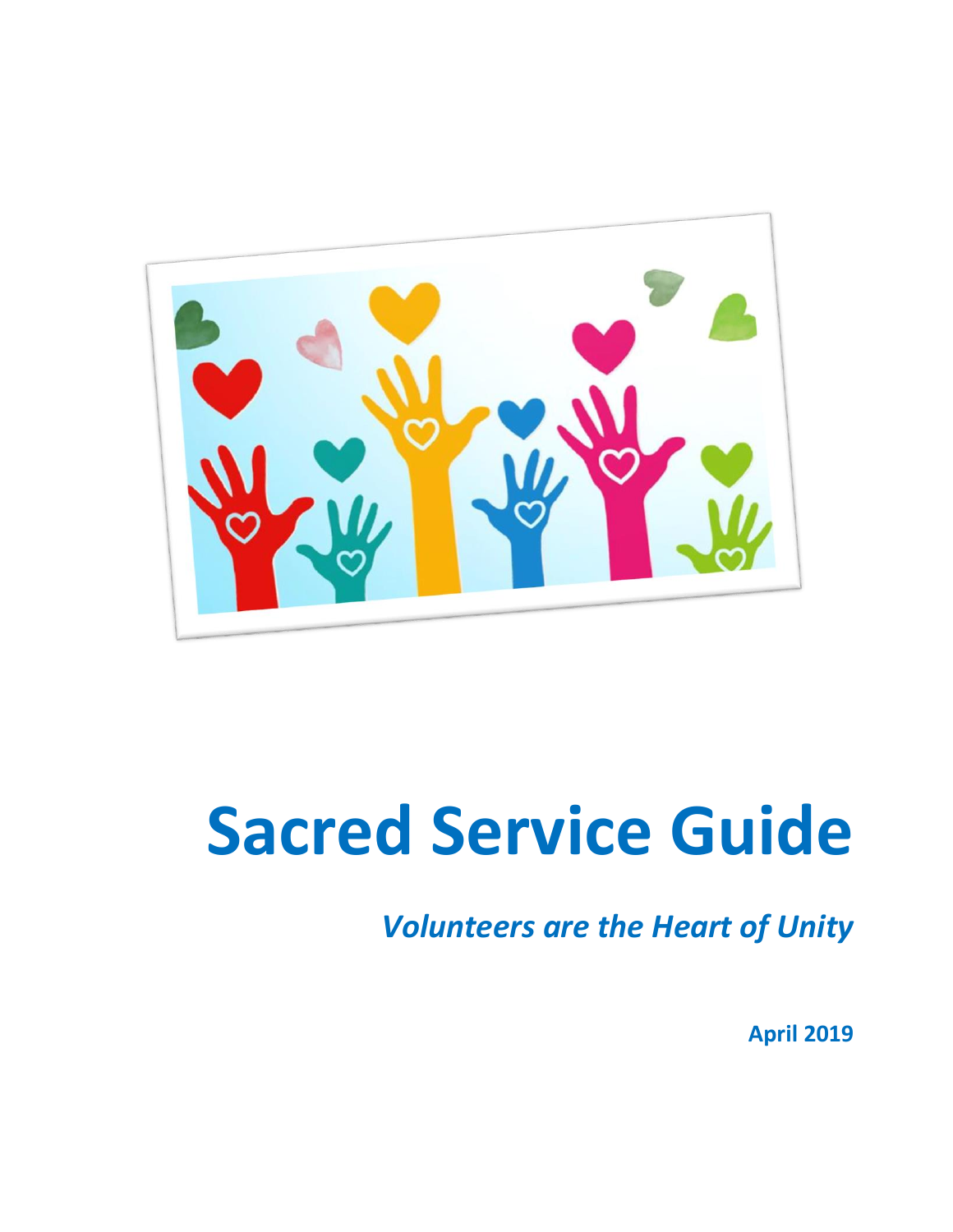

# **Welcome!**

This *Sacred Service* guide will help you connect into the Unity of Walnut Creek spiritual community in a way that is meaningful to you.

By connecting in, you will make friends for a lifetime, receive and give support, and find greater happiness, joy and prosperity.

Feel free to call or email the contacts in this guide, or you can fill out a Volunteer Interest Form (available in the Unity Bookstore and on unityofwalnutcreek.org) to express your interest in serving in ways that suit your skills, time and desires.

More information can be found on our website at unityofwalnutcreek.org. You may also contact our Volunteer Coordinator Susan Angelos at volunteercoordinator@unityofwalnutcreek.org

Thank you for joining with us at Unity of Walnut Creek as we continue our spiritual journeys together, forming community and creating a more peaceful and loving world.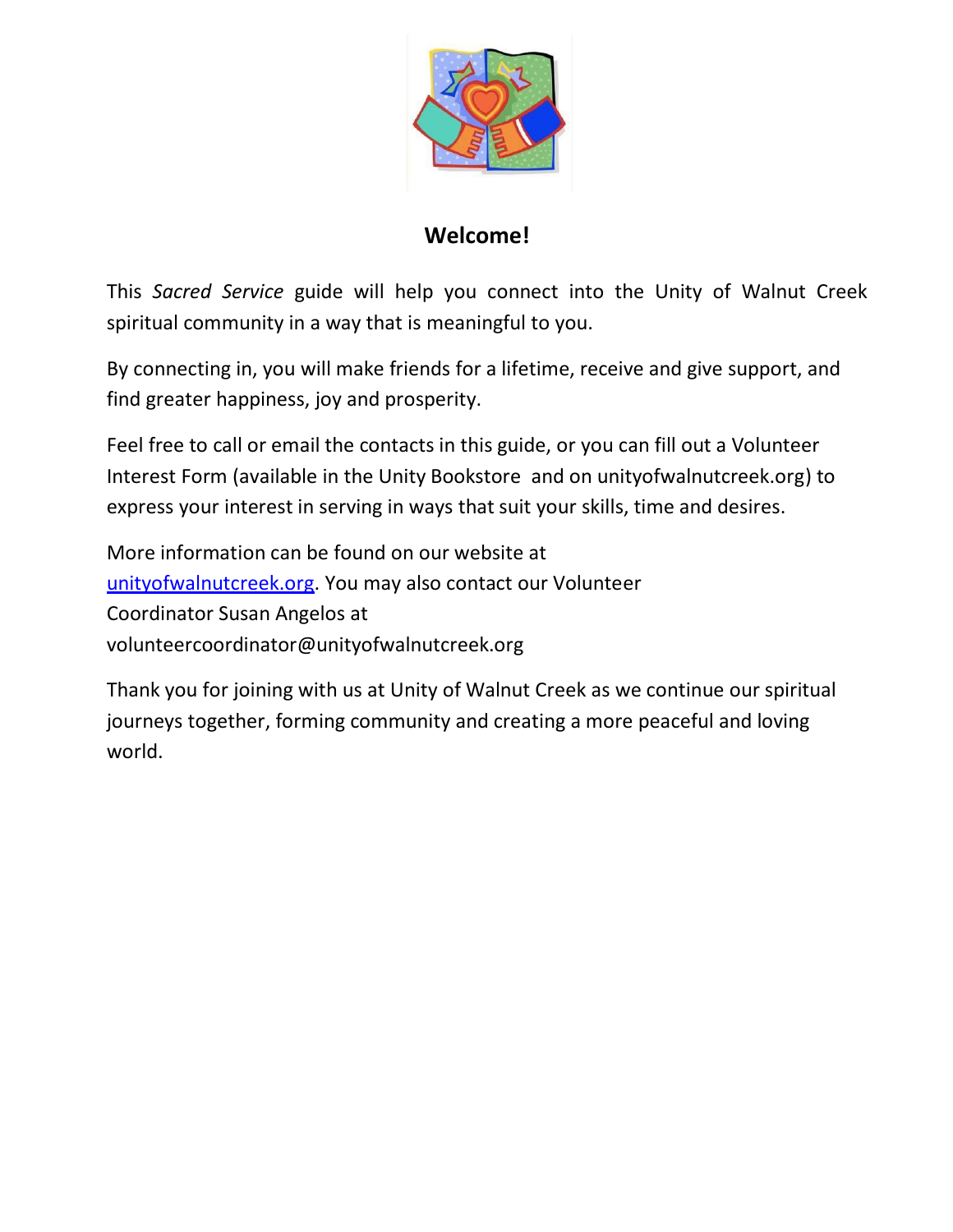

#### **Table of Contents**

| <b>Children and Youth</b> |
|---------------------------|
|                           |
|                           |
|                           |
|                           |
|                           |
|                           |
|                           |
|                           |
|                           |
|                           |
|                           |
| <b>Communications</b>     |
|                           |
|                           |
| <b>Community Life</b>     |
|                           |
|                           |
|                           |
|                           |
| <b>Community Support</b>  |
|                           |
|                           |
|                           |
|                           |
|                           |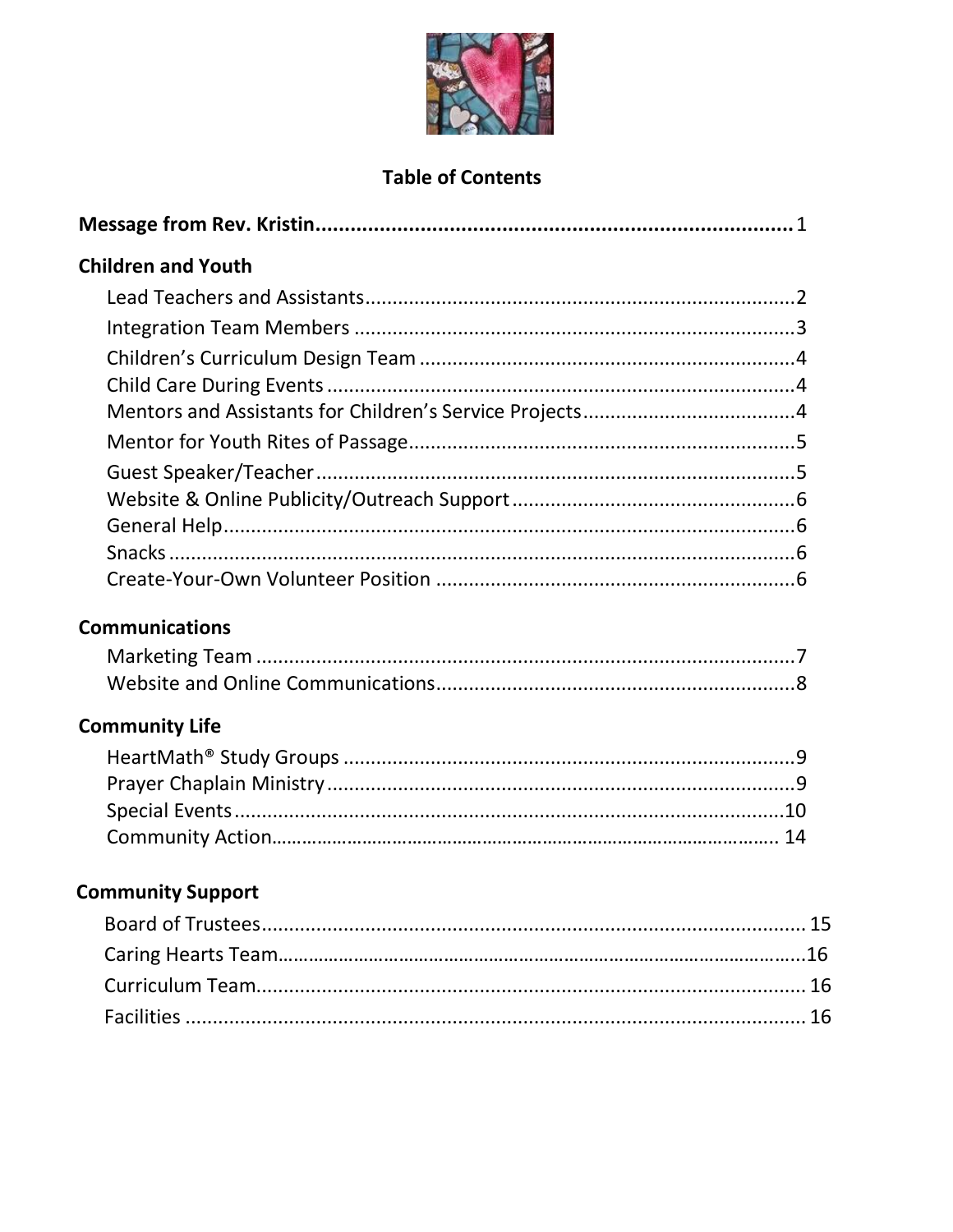

| <b>Sunday Services</b> |  |
|------------------------|--|
|                        |  |
|                        |  |
|                        |  |
|                        |  |
|                        |  |
| Technology             |  |
|                        |  |
|                        |  |
|                        |  |
|                        |  |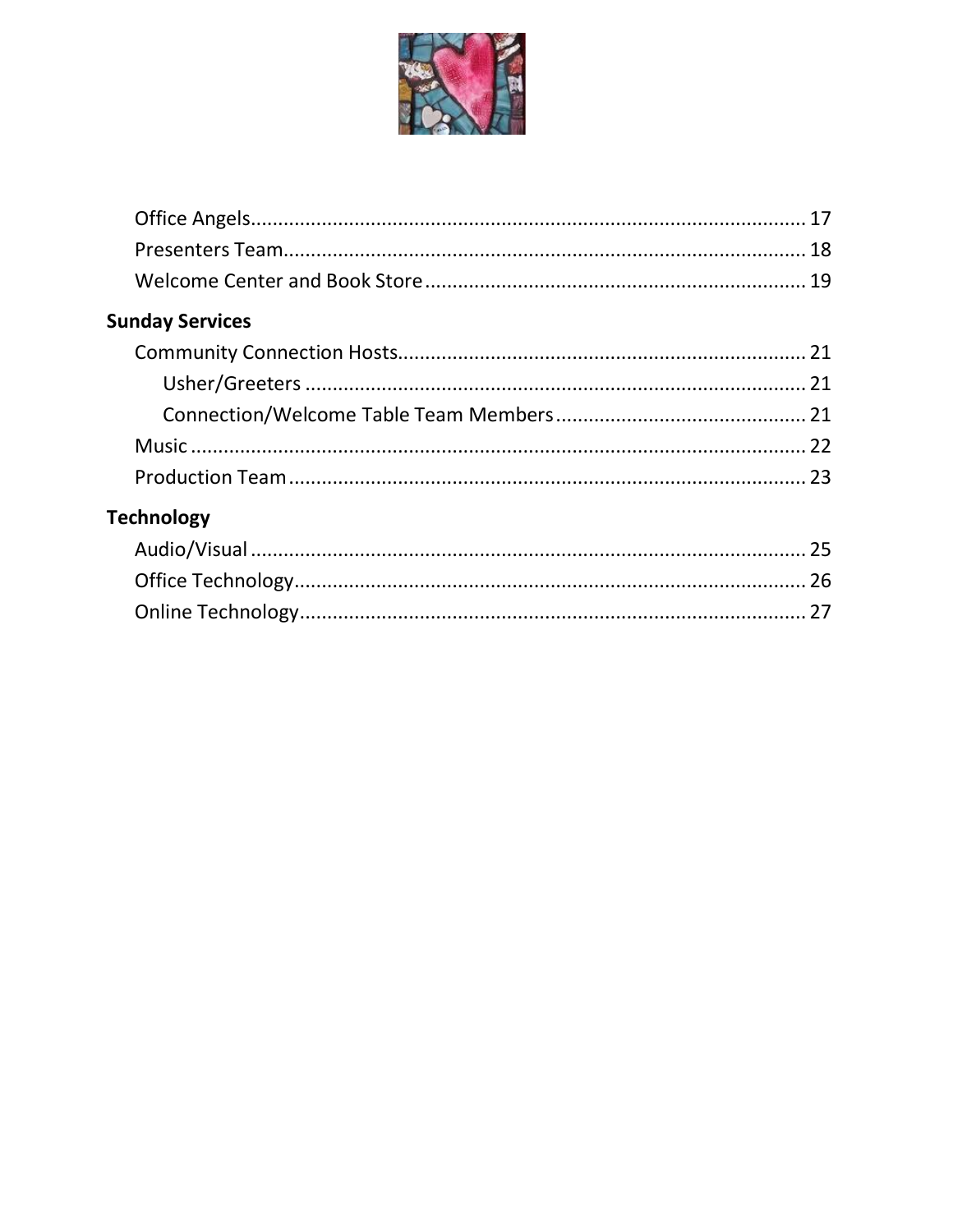

#### **Message from Rev. Kristin Powell**

<span id="page-4-0"></span>

Welcome to our guide to connecting at Unity of Walnut Creek! I am grateful that you are joining me to embrace and enhance our spiritual community where people can grow in their connection with God and humanity.

As a Unity of Walnut Creek volunteer, you are invited to use your unique spiritual gifts while helping others in their spiritual growth. Your love and care help create the

transforming consciousness that is so important in the work of our spiritual community and the larger Unity movement.

Each time someone feels your care, appreciation, understanding or joy, they are welcomed into Spirit's presence in a meaningful way. God touches people through your hands and nourishes understanding through your heart and supportive prayer.

As you go about your tasks as a volunteer, please stop at times to feel appreciation for your part in this Divine work. Look at those around you and feel deep appreciation. Recognize the beauty of each heart and you will find that your own heart is singing. Send your blessings and prayers to all who are learning and working alongside you to make our Unity community a shining beacon of light.

Thank you for your care, presence and service at Unity of Walnut Creek.

With gratitude,

Rev. Kristin Powell Lead Minister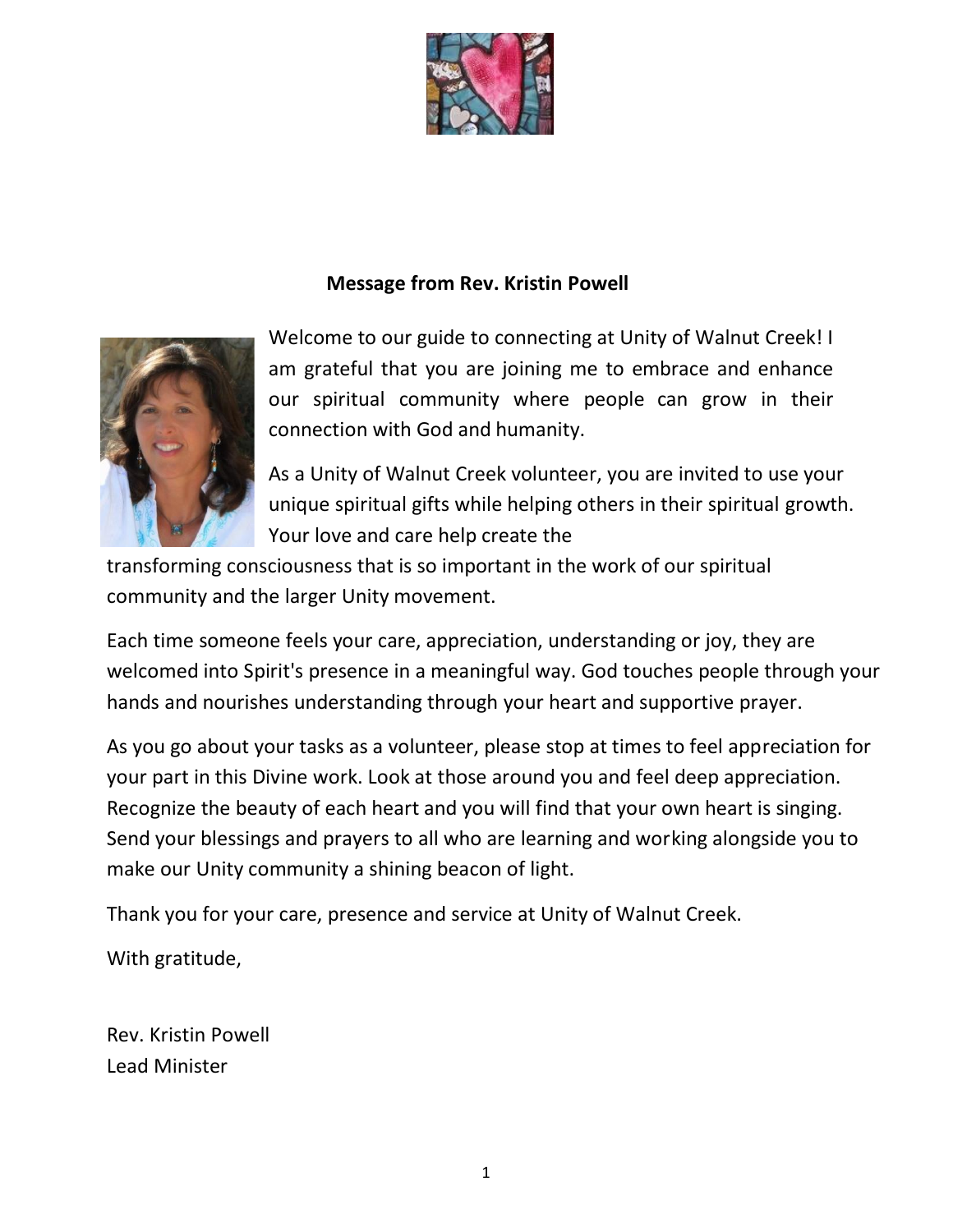

#### **Children and Youth**

## <span id="page-5-0"></span>**Lead Teachers and Assistants (all age levels)**

Be a part of the children's development. Inspire them and let them inspire you!

- Lead teachers/facilitators work with the youth education director to plan and lead the Sunday programs - 6 lead teachers needed (two for each age level).
- Assistants are needed on Sundays for 9:30 and/or 11:30 services to support the lead teacher, usually 2 times per month (once a month is possible, too).
- In-room support. All ages, and particularly the PeaceMakers (middle school) need a second adult present in the room. The support person maybe asked to support a lively child or retrieve a parent from the Sanctuary. Typically, only your presence is required.

Training is available.

**Age groups:** Joy Creators (under 6), Earth Lovers (6 – 9 years), PeaceMakers (10 – 13 years), Y.O.U. - Youth of Unity (14 – 18 years).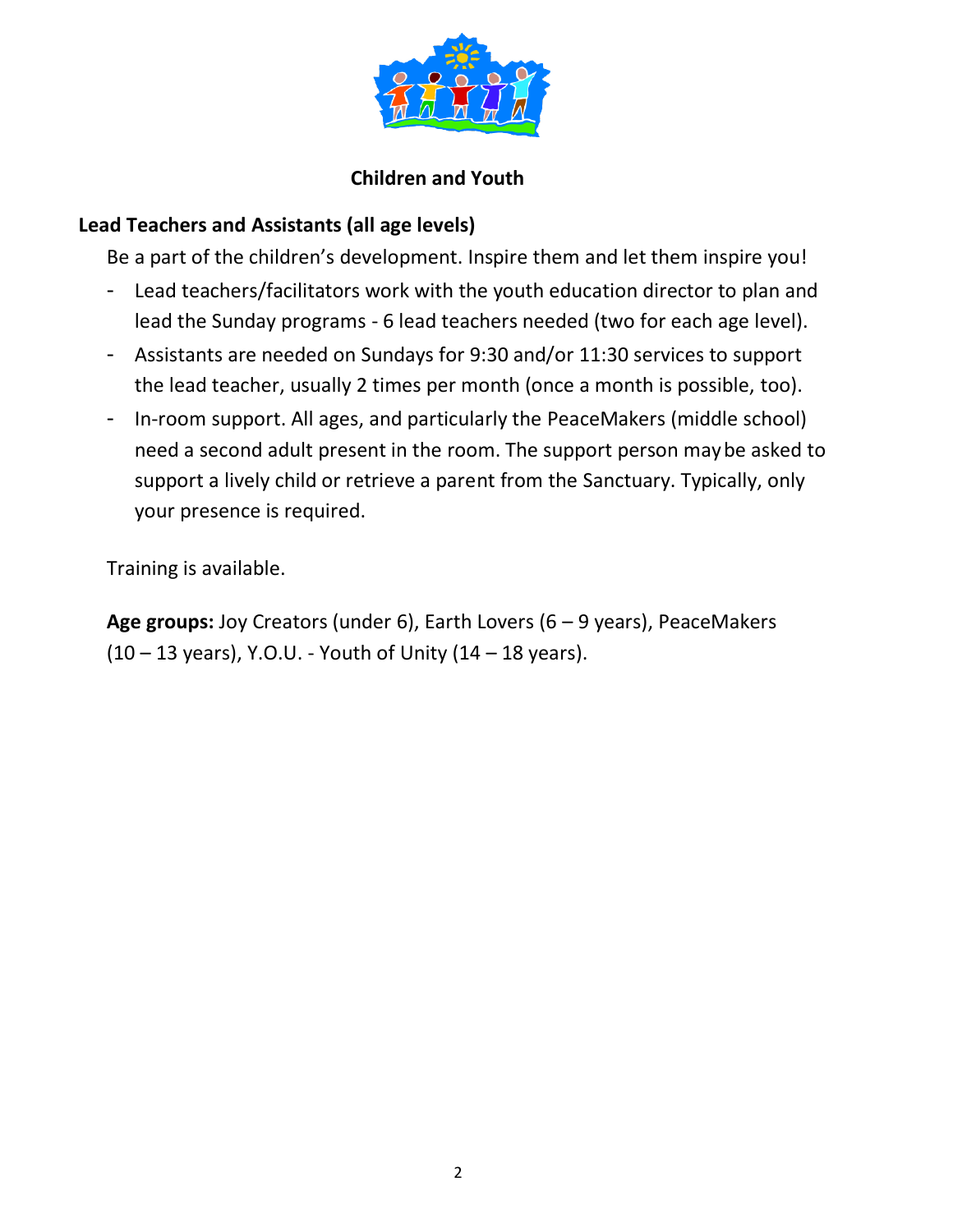

# **Children and Youth**

#### <span id="page-6-0"></span>**Integration Team Members**

This team creates and implements activities and strategies that inspire integration of children, teens and adults. Help create a more inclusive, appreciative community and find ways to include the children in more of the wonderful activities at Unity. Possible activities might be multi- generational camping, picnics, plays, concerts or family night of games at Unity.

Also advise and consult with the minister to increase the children's connections during Sunday services in the Sanctuary (e.g. child greeters). Participation at regular meetings and some preparation at home required.

#### **Children's Curriculum Design Team**

This team coordinates with the lead minister and youth education director and makes recommendations to "crystallize" the Sunday children's programs. The objective is to improve organization, structures and systems that support our heart-based, active-learning, cooperative program. Help recruit teachers/facilitators and assistants, refine the organization of the curriculum (i.e., the activities and lessons for the children) and set up schedules and systems that support the wonderful Sunday programs. Regular team meetings for at least a year's commitment is requested.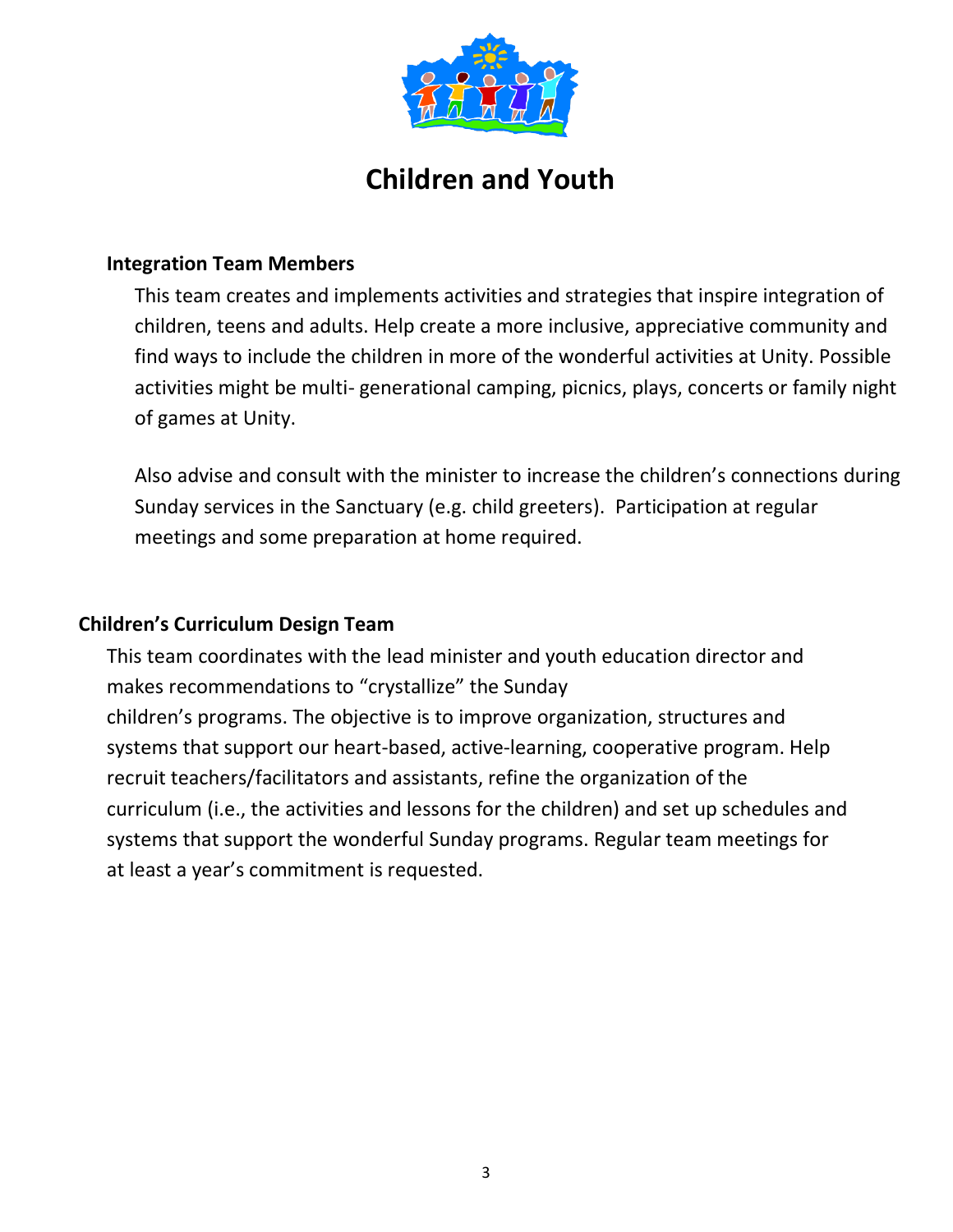

# **Children and Youth Children and Youth**

#### <span id="page-7-0"></span>**Child Care During Events**

Volunteers occasionally supervise or assist the supervisor when childcare is offered for an event (such as a party or celebration, general meeting or Unity classes). We will have paid child care attendants for some events, and having volunteers available helps reduce our costs. Those who are not experienced in supervising children would always be paired up with an experienced supervisor. Materials and games are available from the Children's Church supplies. Lead supervisors plan activities. Assistants can just come and support the lead supervisor.

#### **Mentors & Assistants for Children's Service Projects**

<span id="page-7-1"></span>Mentor and guide older children and teens in choosing their own service projects, making preparations, raising funds and implementing their chosen projects. These projects stretch our children and help them find they can accomplish much more than they thought they could. They experience the joy of opening their hearts and expanding their minds to help those less fortunate. They also learn about leadership, cooperation, organizing, teamwork, finances and budget in a real-time, hands-on way.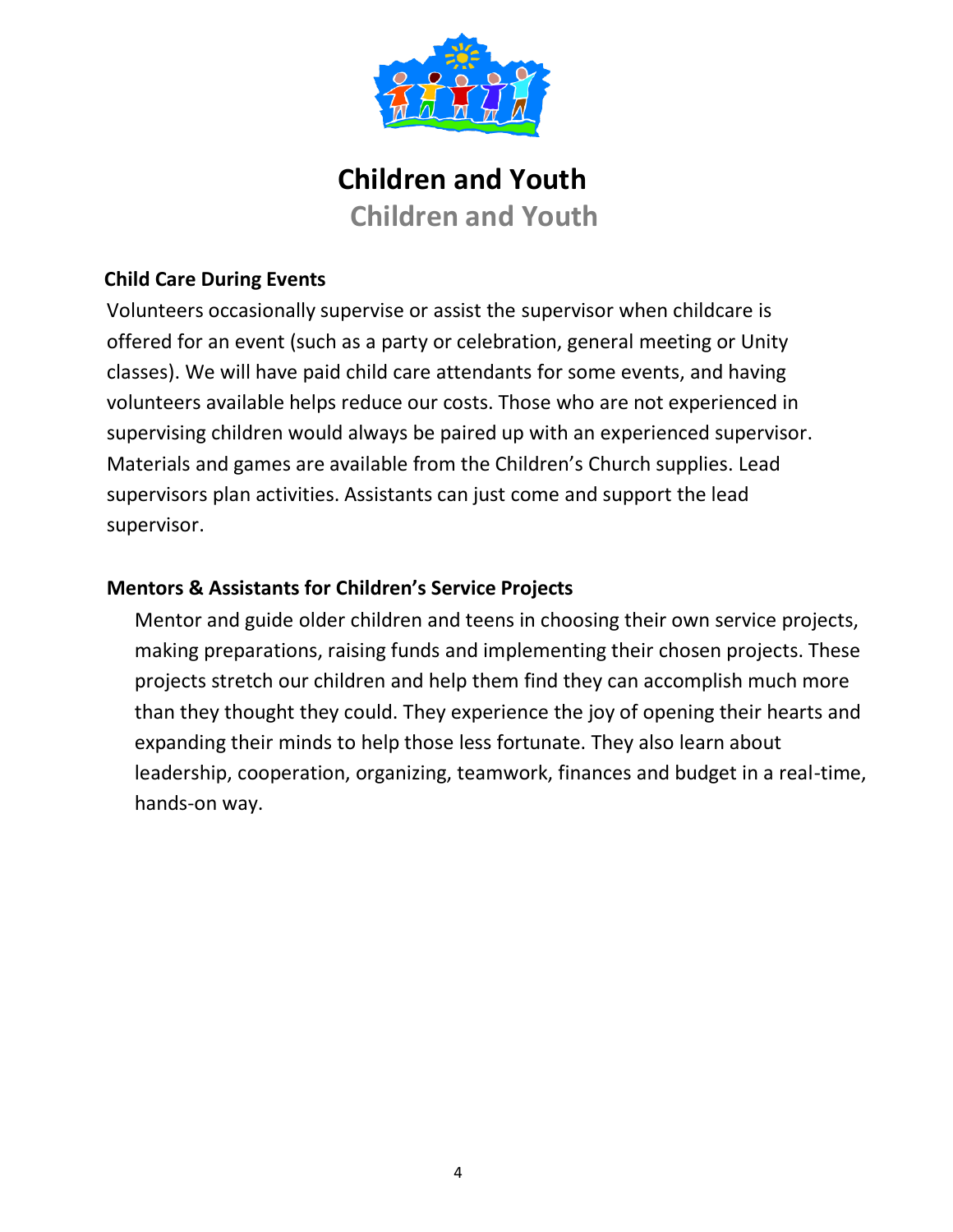

# **Children and Youth**

## **Website & Online Publicity/Outreach Support (occasional)**

Help our youth get the word out on the internet and social media sites about our exciting programs, upcoming events and opportunities for service.

#### <span id="page-8-0"></span>**General Help**

Be available or on call for help that might be needed (you would be free to say yes or no to any request). Might include setting up or assisting with special events and fundraisers (such as the Circulation Day or Car Washes), purchasing supplies or materials needed (and be reimbursed), filling in for a teaching assistant on a Sunday, etc. This is a wonderful way to support the core children's leaders in their important work.

#### <span id="page-8-1"></span>**Snacks**

Purchase snacks for Sunday and other programs.

#### <span id="page-8-2"></span>**Create-Your-Own Volunteer Position**

Let us know how you would like to help!

## **Overall YFM Positions available:**

- Co-Leaders (2)
- Team Members
- Child Care Coordinator
- Events Liaison
- Survey Coordinator
- Information Table coordinator

## *Contact for all Children and Youth positions:*

Michele Cicala – Michele@unityofwalnutcreek.org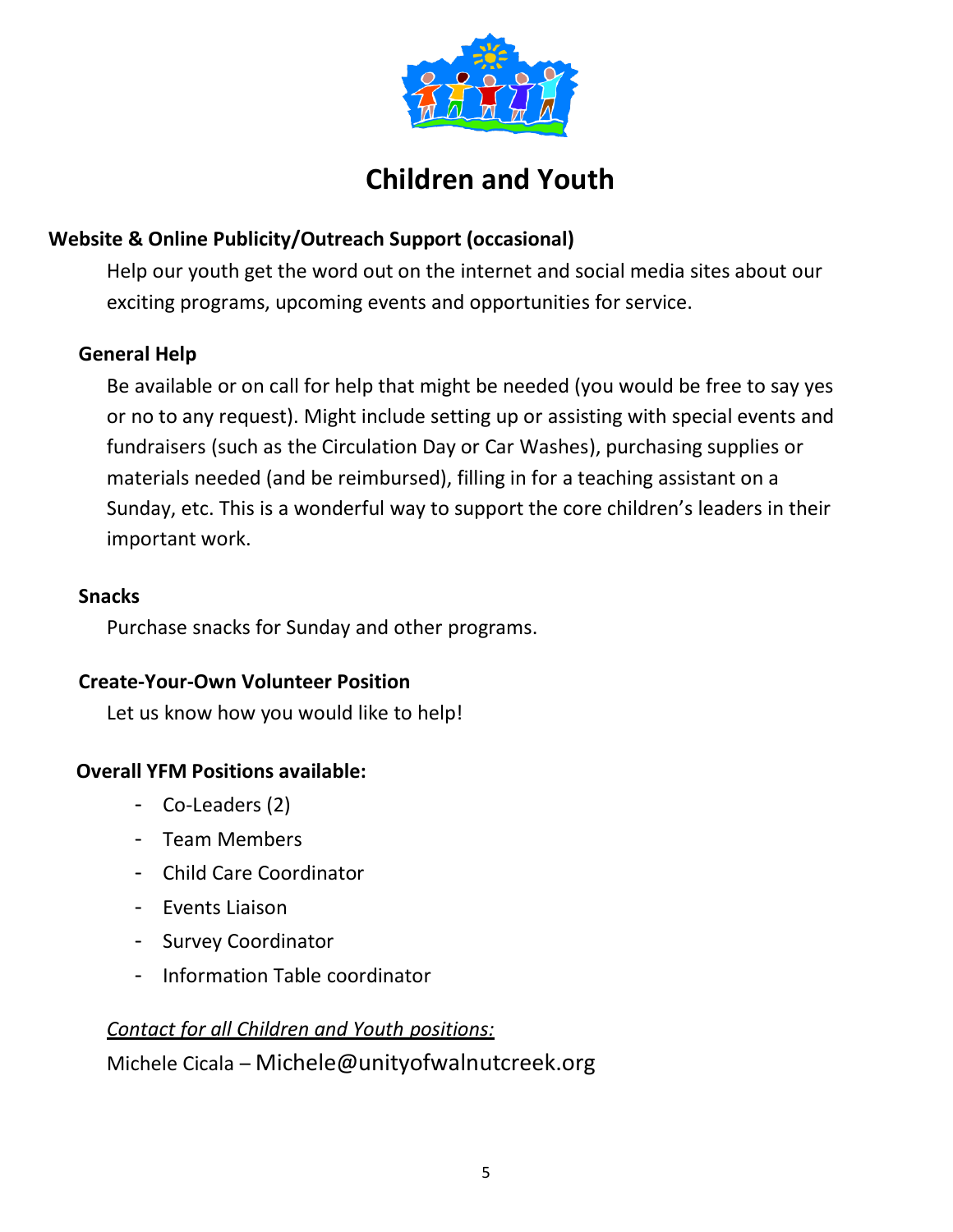

# **Communications**

# <span id="page-9-1"></span><span id="page-9-0"></span>**Marketing Team**

The Marketing Team educates the surrounding community about Unity, raising awareness and creating visibility of what we offer as a spiritual community.

Activities include:

- Define strategies and tactics to spread awareness of the Unity message.
- Assist other groups in publicizing Unity events.
- Inform the community that our facilities can be rented for weddings, receptions, memorials and other events.
- Develop and distribute brochures and flyers.
- Write news releases and distribute them with follow up.
- Post to social network sites and blogs.

Among the skills and talents needed are writing, designing graphics, making phone calls, developing relationships with local media, passing out fliers and having fun. Time commitment is flexible, according to task deadlines.

*Contact:* Eileen Housfeld [eileenhous@yahoo.com](mailto:eileenhous@yahoo.com)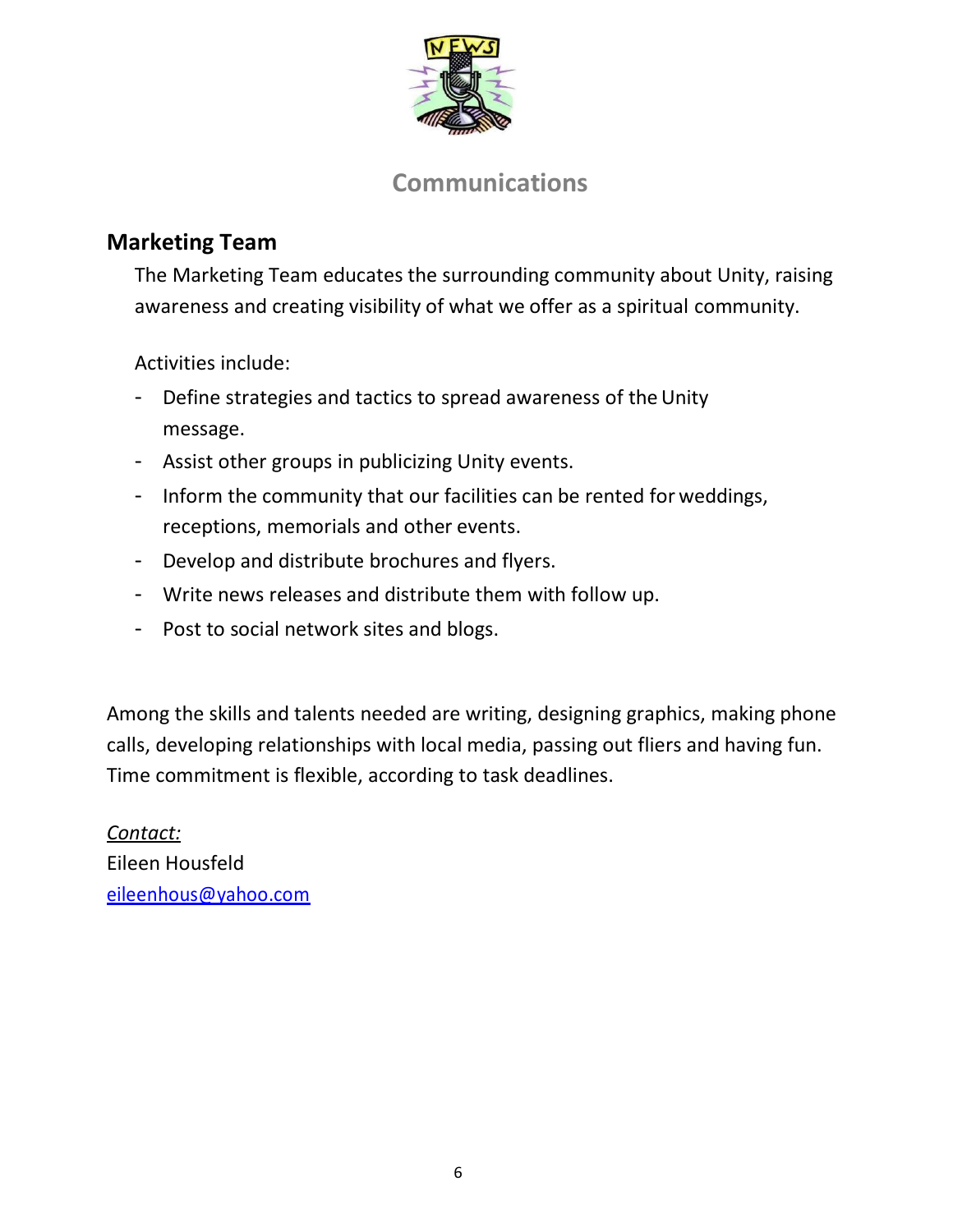

# **Communications**

# <span id="page-10-0"></span>**Website and Online Communications**

To remain relevant and informative, content must be constantly updated or added to:

- *Centerpoint* weekly e-newsletter. Note: Submissions of contentfor the emailed *Centerpoint* should be sent to: charlene@unityofwalnutcreek.org
- Unity of Walnut Creek website and related sites.
- Social media and audio/video websites.
- Web-based publicity activities to enhance our website's general visibility and for search engine optimization.

*Contact:* Lisa Nichols [lisa@ljsummit.com](mailto:Vicky.Berry@unitycenter.net)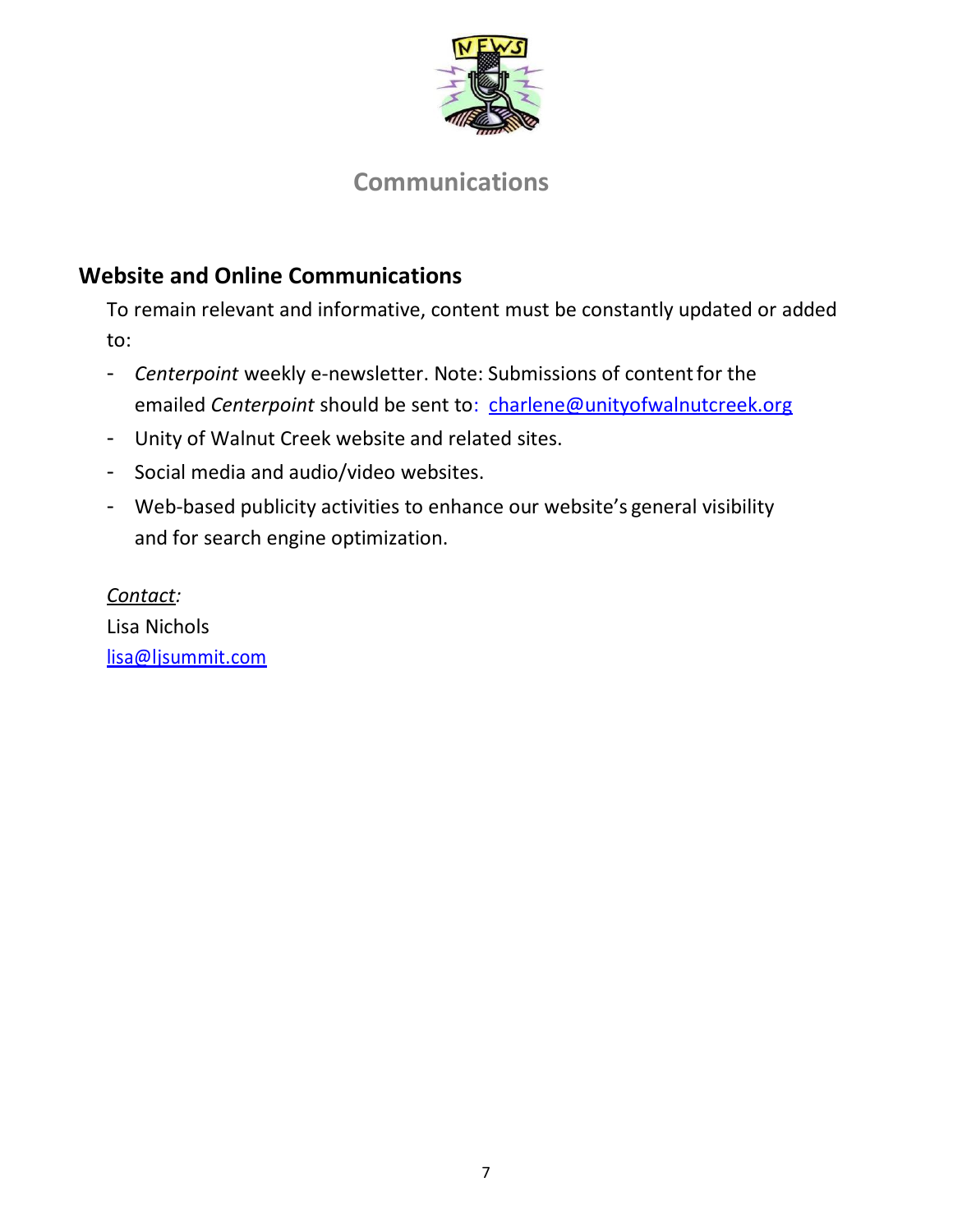

# <span id="page-11-0"></span>**HeartMath® Ministry Team**

Based on the research of the HeartMath Institute, this team plans and organizes HeartMath events and trainings.

Volunteers are needed to be on the HeartMath Ministry Support Team (a sub-team of the HeartMath Ministry Team):

- Promote events
- Provide logistical support for events such as set up/clean up, putting together group packets, registering participants and handling monies, assisting with snacks and more.
- Assist with managing contacts and getting individuals connected to groups and events.

#### *Contact:*

Pam Aasen - [praasen@aol.com](mailto:praasen@aol.com)

# <span id="page-11-1"></span>**Prayer Chaplain Ministry**

Prayer Chaplains are an extension of our lead minister and play an important role in the lives of our congregants. Prayer Chaplains:

- Pray with those seeking prayer support after Sunday services.
- Make phone calls to pray with someone in need when requested.
- Visit the homebound and sick, including hospital visits.
- Share community prayer readings at Sunday services.
- Host the World Day of Prayer (September) and Prayer Vigils and assist with other special services such as Communion Service, Good Friday, Remembrance Service and Thanksgiving Gratitude Service.
- Other duties upon request.
- A three-day training is required.

#### *Contact Co-Coordinators:*

Ciel Gierke - [ciel.gierke@gmail.com](mailto:ciel.gierke@gmail.com)  Susan Munroe - [sue1ynn@sbcglobal.net](mailto:sue1ynn@sbcglobal.net)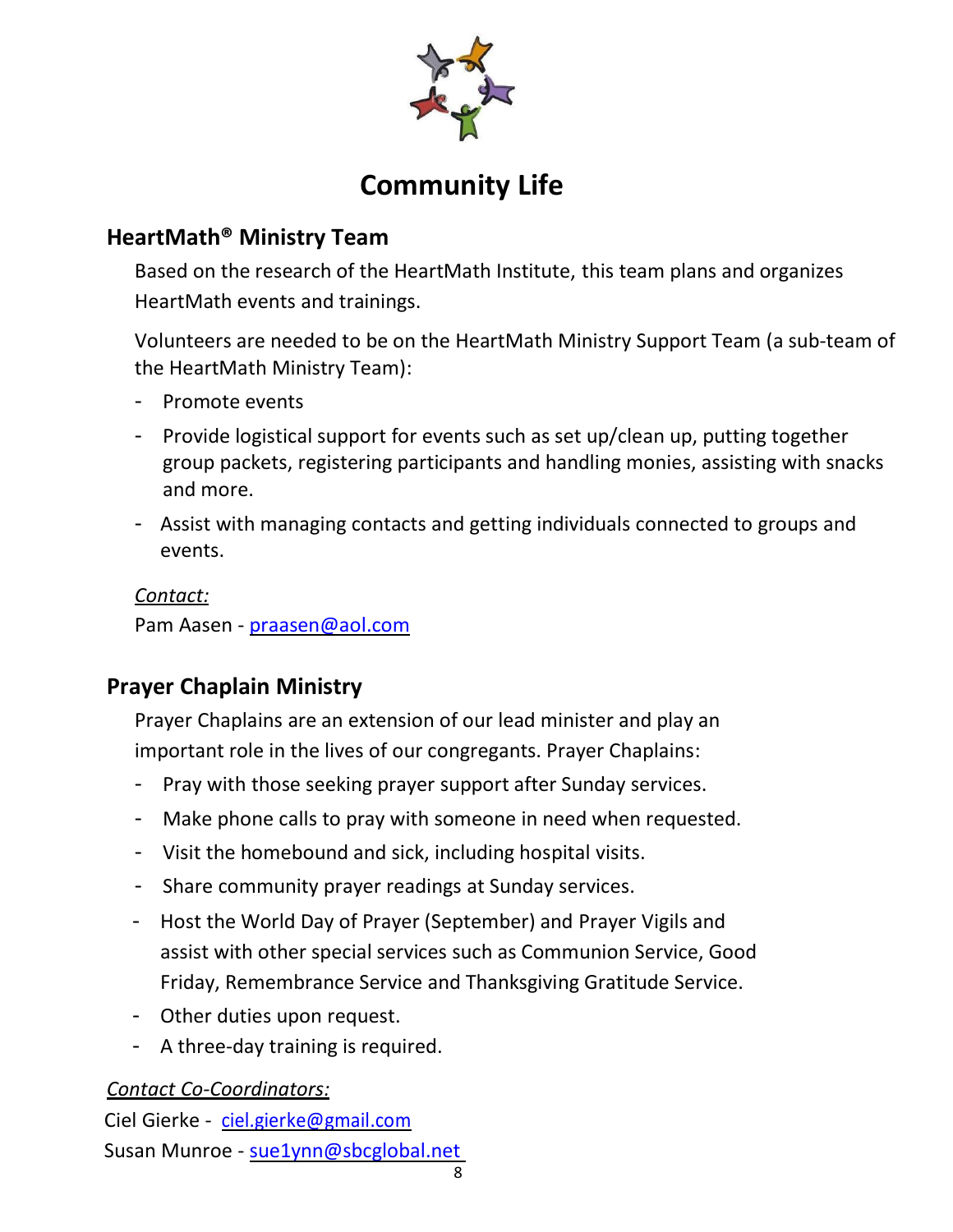

## <span id="page-12-0"></span>**Special Events & FUNdraisers**

The joy of dining, dancing and celebrating together is what Unity's Special Events are all about. Many also raise funds that help keep our spiritual community running.

Standing annual events include:

- Crab Feed (February or March)
- Tacos del Sol (May sponsored by the Men's Group)
- Fall Fundraiser (October or November)

Other special events also may be planned; past events have included retreats, conferences and visits by monks. Staff approval is needed for events.

Volunteers are needed to:

- Lead or co-lead events
- Publicize events to Unity and the outside community when appropriate
- Head up various teams: food, decorating, set up, clean up, auction items and check-out when applicable, ticket sales, registration, etc.
- Assist team leaders in planning, communicating and gathering supplies
- Day of tasks such as set up, decorating, clean up, etc.

## *Contact:*

Felicia McBarton Felicia@unityofwalnutcreek.org (925)231-1961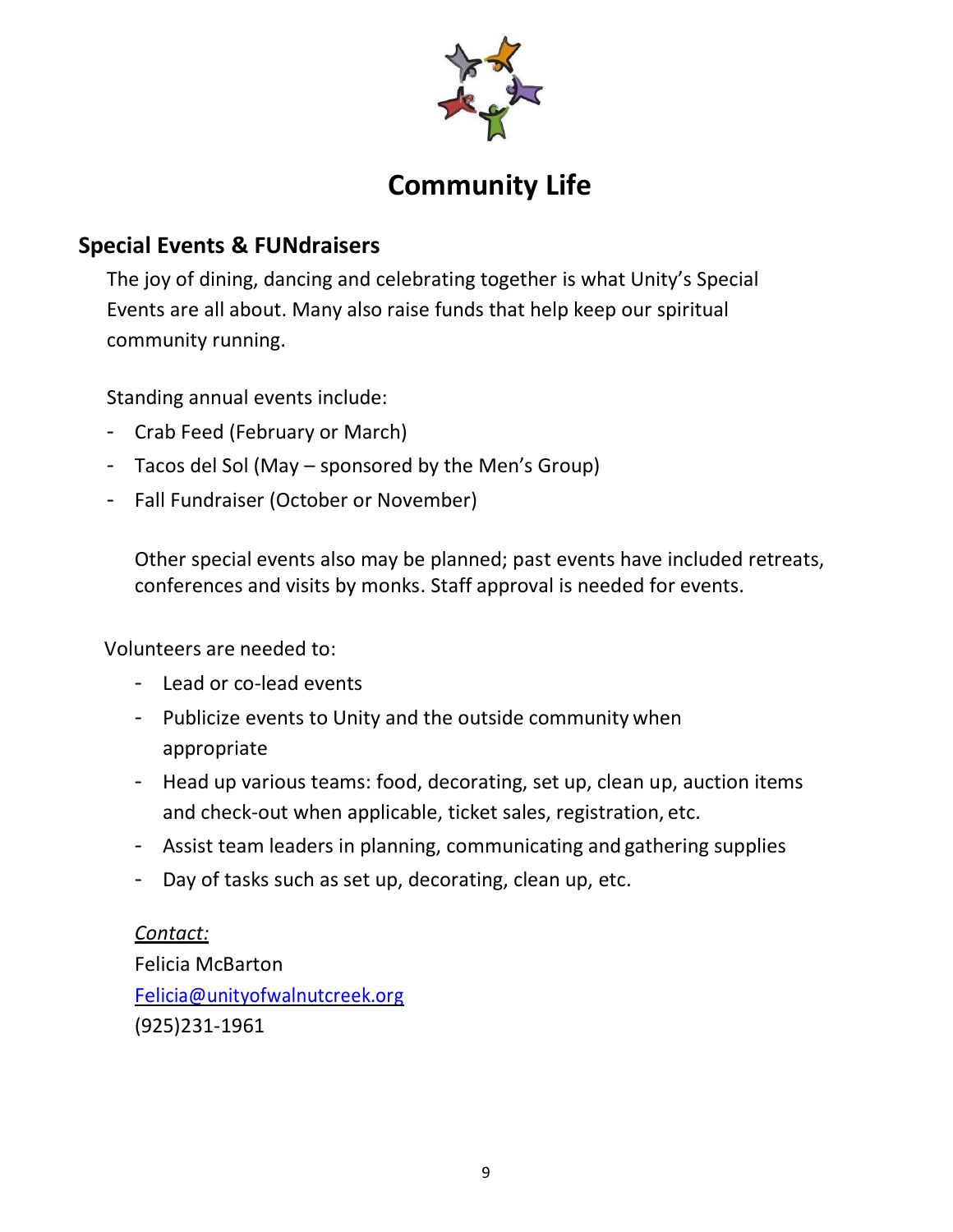

# **Spiritual Social Action: Community Service**

Unity is active in our larger community. Currently we support local seniors with meals at Monument Crisis Center and Pleasant Hill Senior Center and bring cheer with Christmas caroling at the Kensington. We serve children and families with annual teddy bear and Christmas gift and holiday meal drives, pancake breakfasts at Monument Crisis Center and back-to-school supply drives. We have collected warm clothing and food, made lunches for homeless people, written letters and donated books for literature programs for prisoners and cleaned up local rivers. There is something for everyone who enjoys serving our wider community and making a difference in our world.

Volunteers are needed to:

- Coordinate the promotion, collection and sorting of donations
- Distribute items at Christmas and other times of year when drives are conducted.
- Coordinate volunteer sign-up and transportation to service sites.
- Hands-on involvement in projects of your choice.

#### *Contact Co-Coordinators:*

Susan Angelos – [Susanccr@hotmail.com](mailto:Susanccr@hotmail.com) (925) 890-7963 Carl Janson -- [carljanson46@gmail.com](mailto:carljanson46@gmail.com)  (925) 825-4704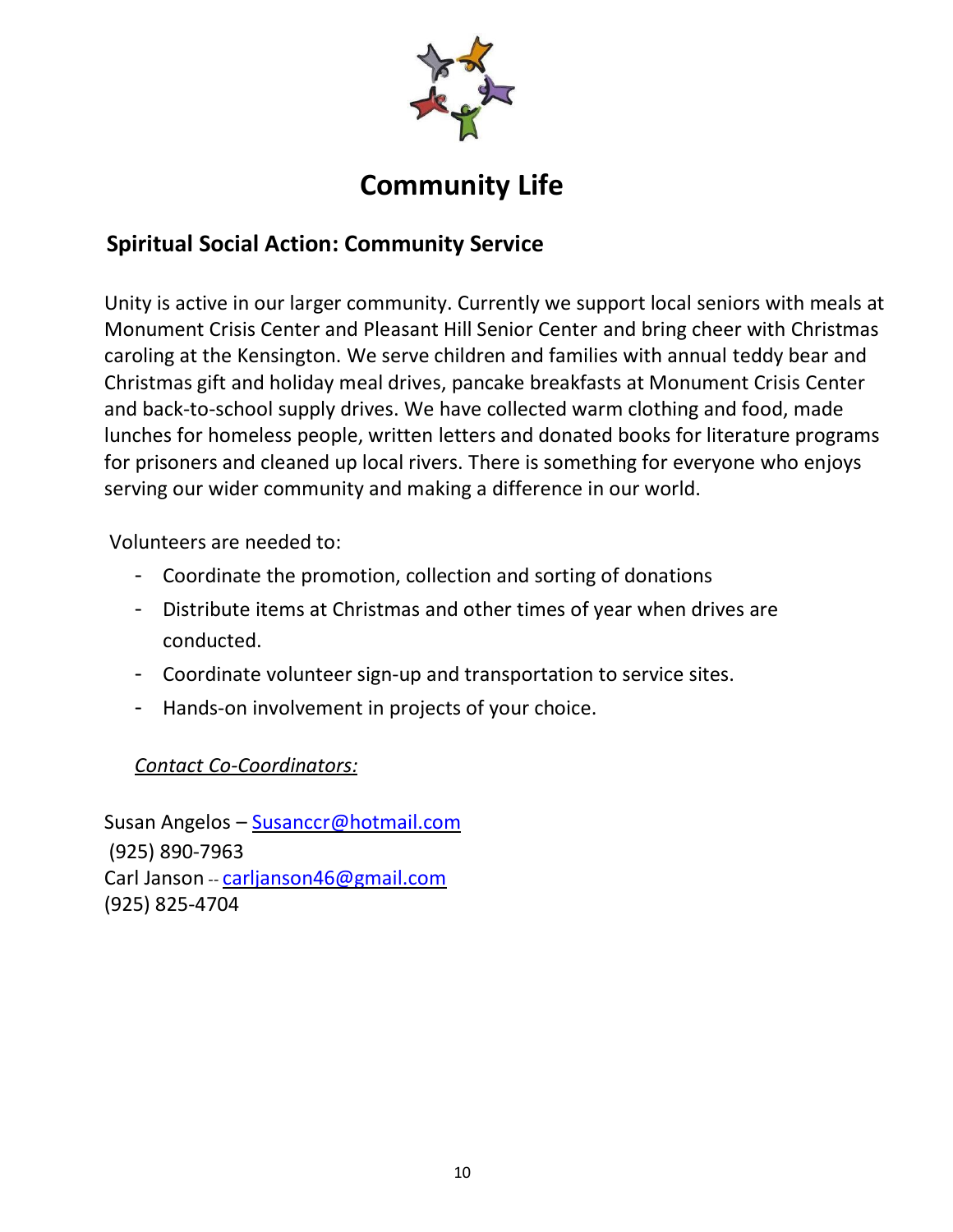

# **Spiritual Social Action: Sustainability**

This team aspect of Social Action is just getting started, however we imagine it to be a team that keeps us "green" and in service to our sacred Earth.

Volunteers are needed to:

- Eliminate single-use plastics at Unity and off-site events by assisting with finding suitable alternatives, labeling and directing trash to appropriate bins.
- Helping with educational programming.
- Connecting with Interfaith and other local groups about programs for education, involvement and advancement of Earth care.
- Hands-on involvement in chosen projects.

#### *Contact:*

Susan Angelos Suanccr@hotmail.com (925) 890-7963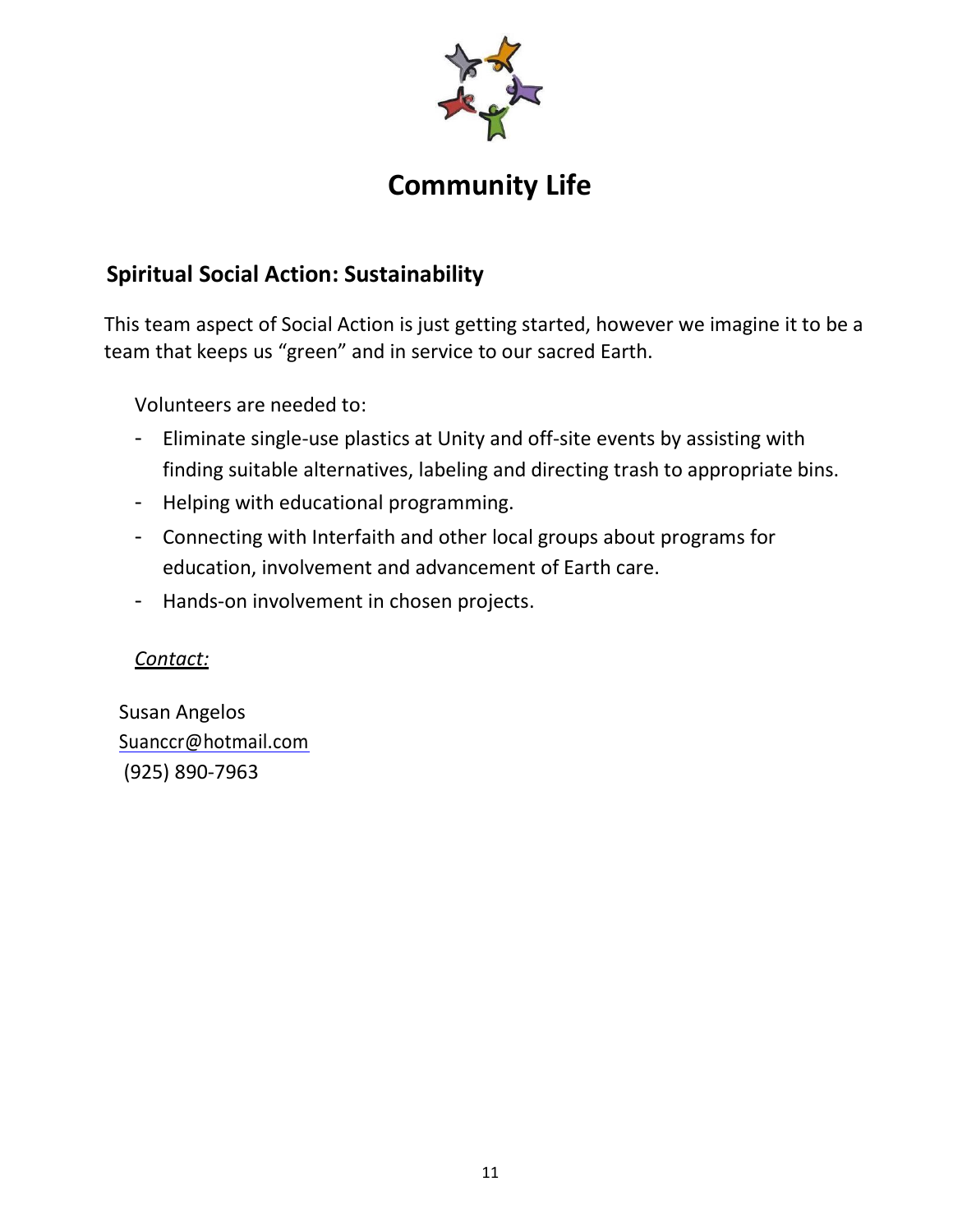

# **Spiritual Social Action: Peace Education**

Unity promotes a culture of peace in the world through support of the Rasur Foundation, the HeartMath Institute and the Season of Nonviolence.

Volunteers are needed to:

- Market our peace programs to the greater community.
- Support Connection Practice workshops and trainings (e.g., publicity, set up, refreshments, clean up, etc.).
- Coordinate participation in Season of Nonviolence from Jan. 30 through April 4.
- Assist the Season of Nonviolence coordinator.

*Contact:* Felicia McBarton Felicia@unityofwalnutcreek.org (925) 231-1961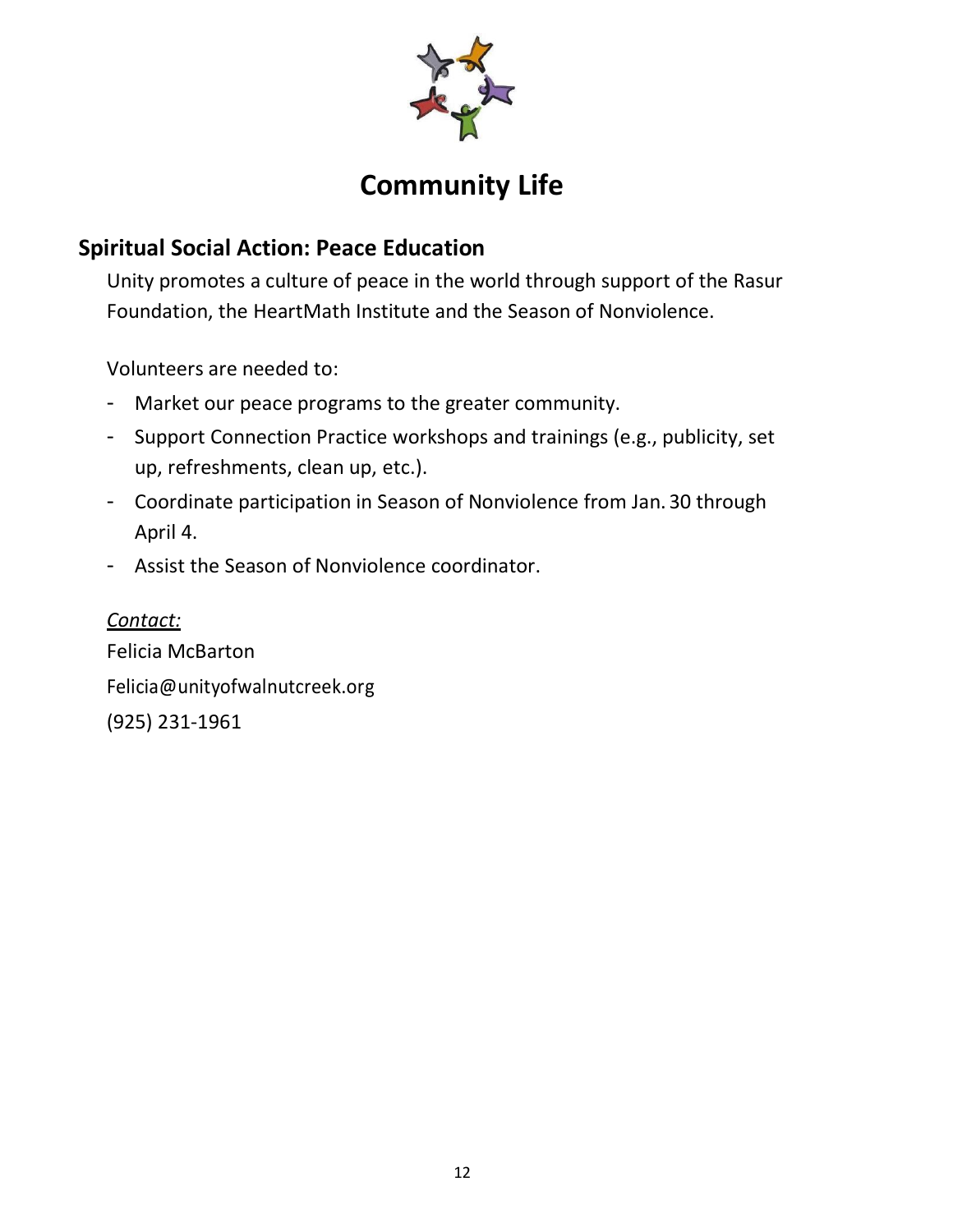

## <span id="page-16-0"></span>**Board of Trustees**

The members of the Board of Trustees uphold the vision and spiritual purpose of Unity of Walnut Creek. Consisting of the minister and nine members elected by the membership, the Board is responsible forthe finances and policies of our spiritual community.

Board members are elected each year at the annual meeting. Full terms are 3 years. To be eligible to be elected to the Board, nominees must have been a member of Unity of Walnut Creek for at least one year. The Board meets monthly, usually on the fourth Wednesday of the month, and invites all who are interested to attend.

Up to three advisors to the Board may be appointed by the Board President at the beginning of each year for a one-year term.

#### *Contact:*

Current Board President Find out who at [www.unityofwalnutcreek.org/directory](http://www.unityofwalnutcreek.com/directory)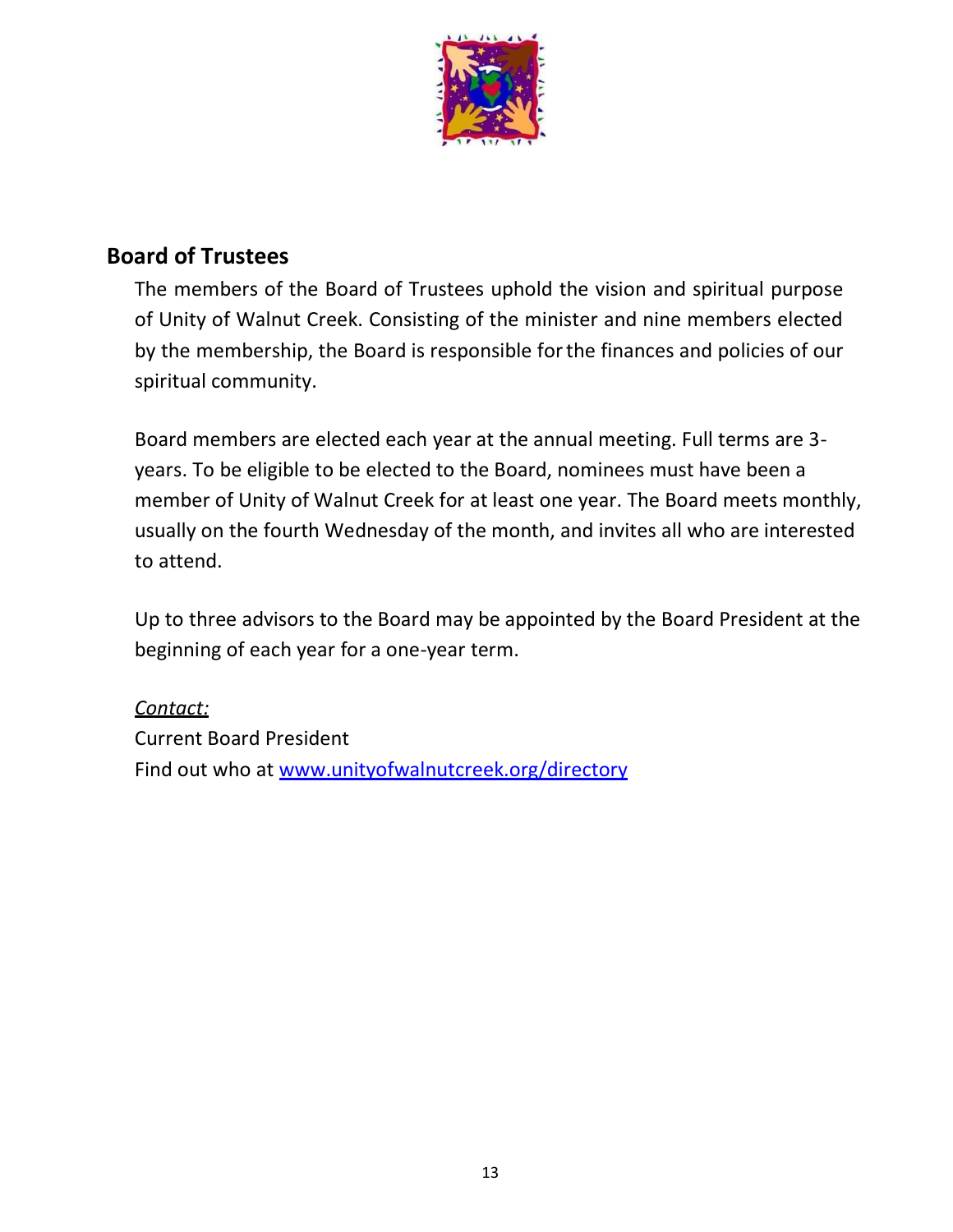

#### <span id="page-17-0"></span>**Caring Hearts Team**

This team makes meals and delivers them to those in our congregation who are recovering from surgery or otherwise in temporary need and have requested assistance. Once you are signed up for the team, you will be added to the Meal Train emails and can schedule yourself to prepare or purchase and deliver meals at your convenience. Rides to medical appointments and to Unity's Sunday service are also provided by this team.

*Contact:* Annie Love-Villiers [Annie@unityofwalnutcreek.org](mailto:Annie@unityofwalnutcreek.org)

## **Curriculum Team**

The Curriculum Team plans the classes held at Unity of Walnut Creek. The team reviews proposals, discusses processes, communicates with teachers, etc. The classes consist of multi-week, seasonal sessions, typically 6-weeks long. New members are needed intermittently.

*Contact:* Jeanne Fuson [Fewsons2@gmail.com](mailto:Fewsons2@gmail.com)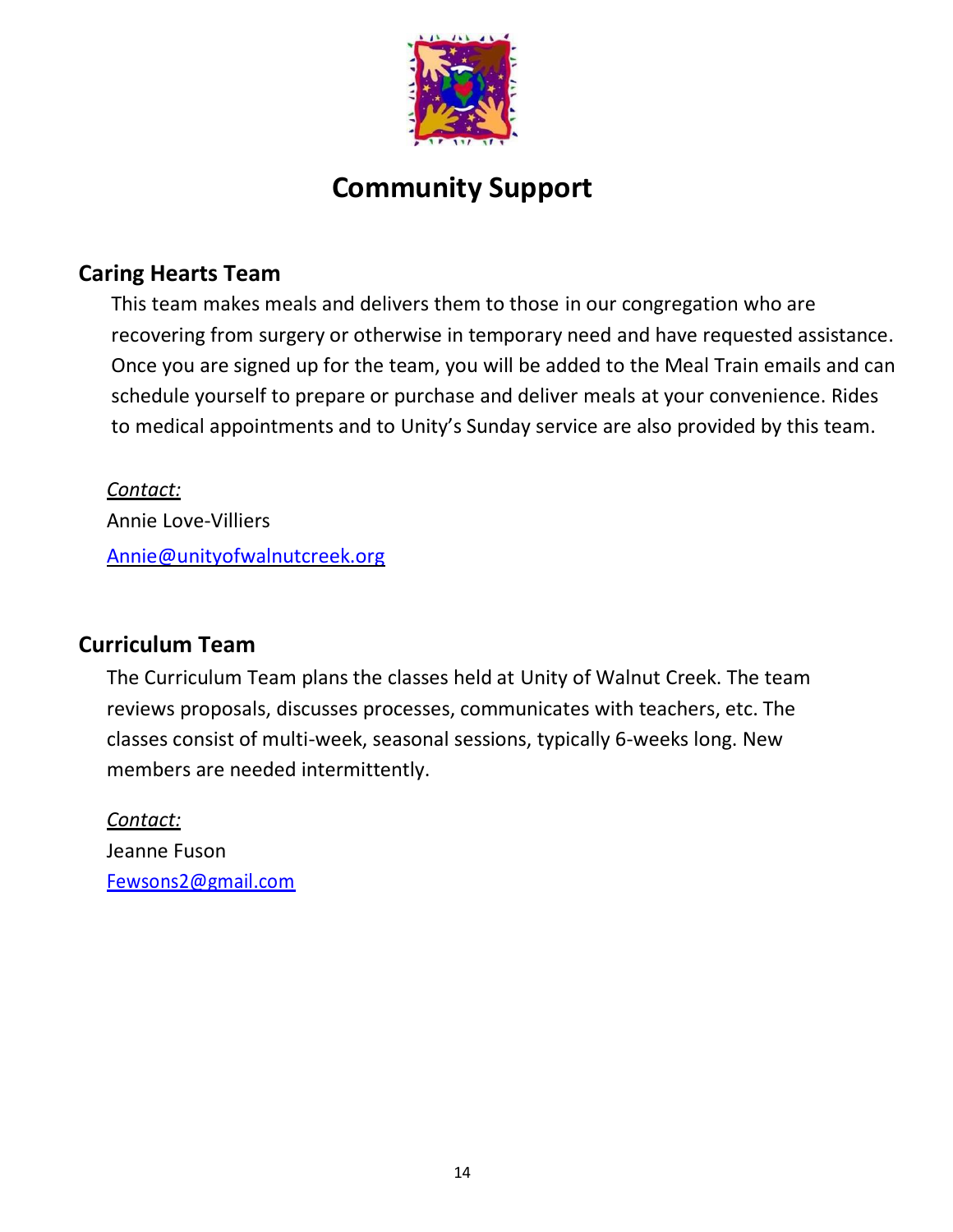

## <span id="page-18-0"></span>**Facilities**

Volunteers work with the facilities coordinator to care for our grounds, creating safe, beautiful facilities for all to enjoy. Volunteers are needed (typically on Mondays, Wednesdays or Fridays) to:

- Maintenance/fix-it helper as needed.
- Clean, especially the kitchen and windows.
- Setup for group meetings.
- Sweep the sandbox and gather toys.

## *Contact:*

Charlene Balderston: Charlene@unityofwalnutcreek.org (925) 394-4205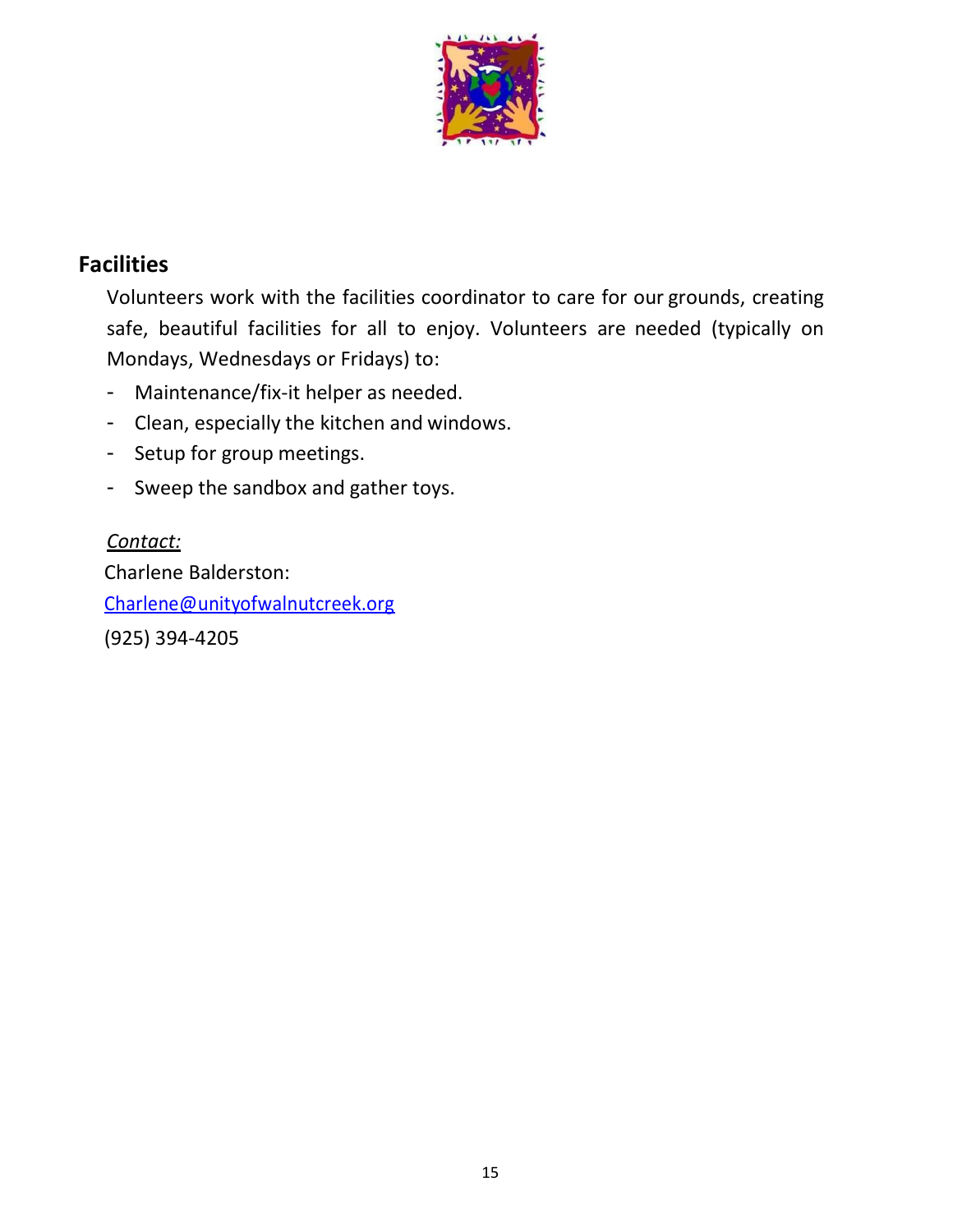

## <span id="page-19-0"></span>**Office Angels**

Volunteers are needed to support our ministry with multiple office tasks. Have fun while helping Unity complete important mailings, prepare new member packets, fold bulletins or newsletters, label brochures, make phone calls, enter data or prepare rooms for events and classes.

*Contact:* Felicia McBarton [Felicia@unityofwalnutcreek.org](mailto:Felicia@unityofwalnutcreek.org) (925) 231-1961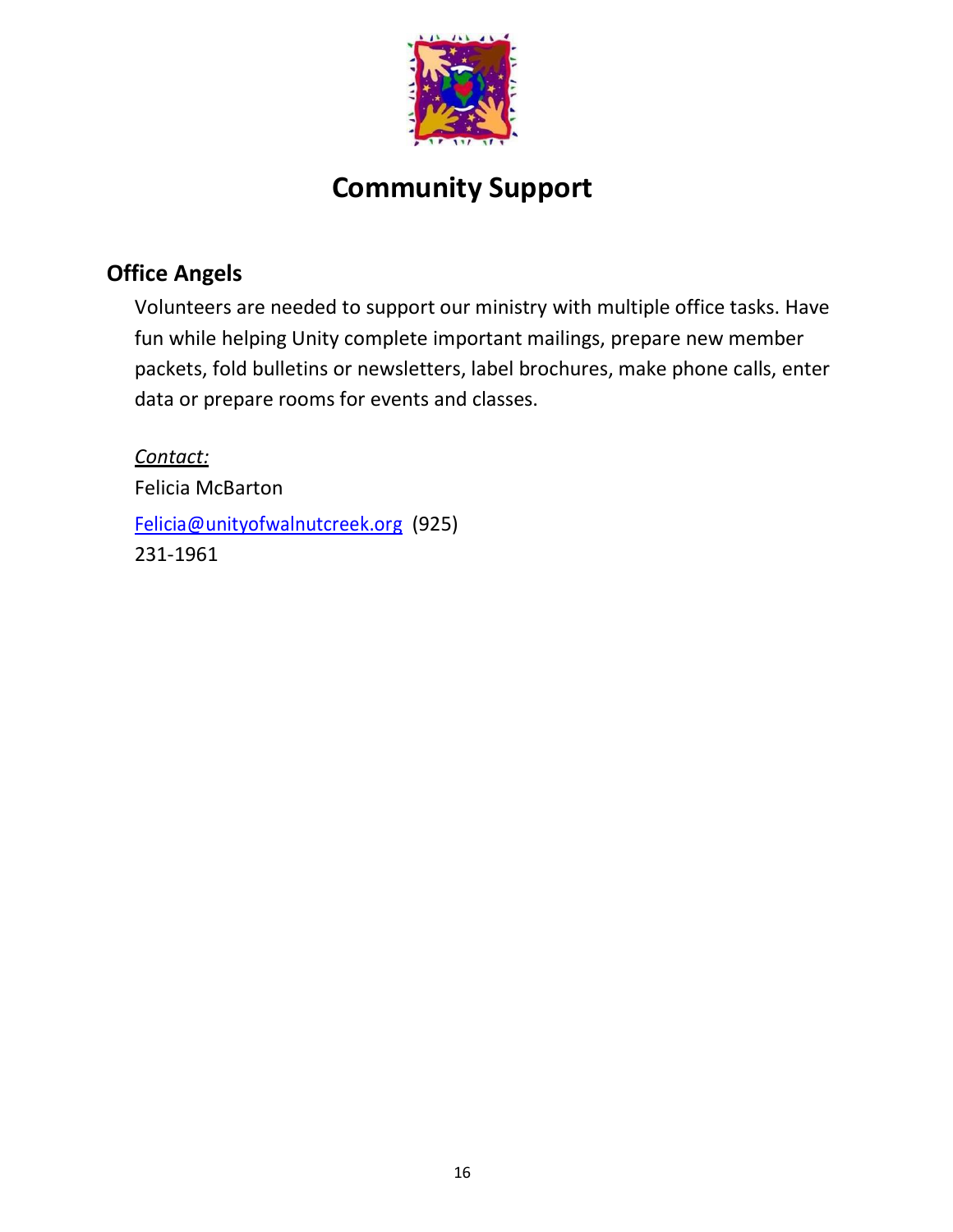

#### <span id="page-20-0"></span>**Presenters Team**

The Presenters Team researches possible speakers and works with the Lead Minister to schedule presentations and workshops at Unity.

Once a presenter is selected, a member of the team is assigned as the contact person who arranges date(s), times and logistics involved with the presentation and/or workshop. On the day of the workshop, the contact person and as many team members as needed set up the event and see to the needs of the presenter and attendees.

- New team members are needed intermittently.
- Three volunteers are needed for each event to help with registration.
- Volunteers are needed to set up and clean up.
- Help with bringing and setting up/cleaning up snacks is also needed at times.

#### *Contact:*

Garrett Riegg [garrettriegg@att.net](mailto:garrettriegg@att.net) (510) 703-1555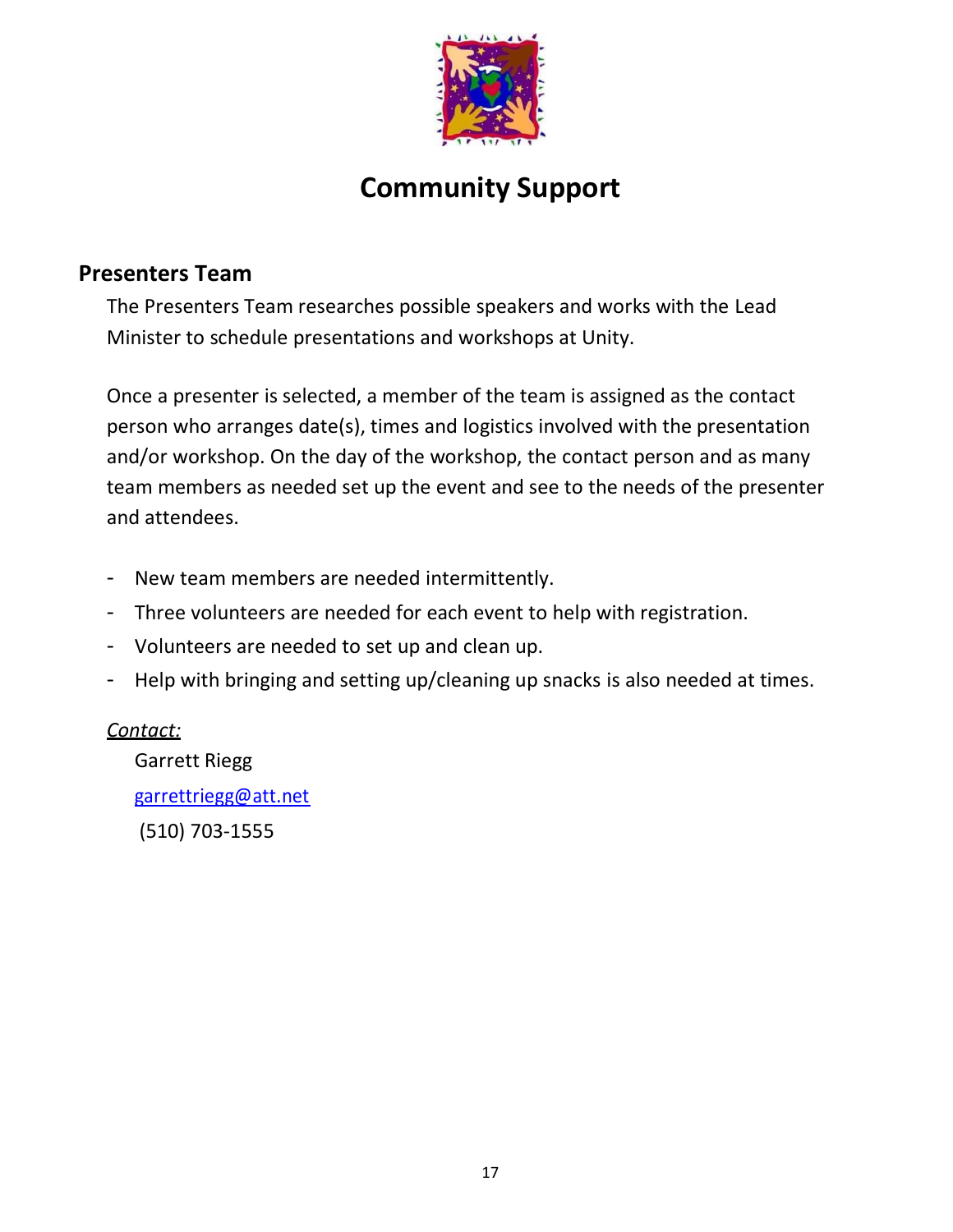

## <span id="page-21-0"></span>**Welcome Center and Book Store**

The Welcome Center and Bookstore offers a wide selection of books and gift items for purchase as well as a comfortable and beautiful place to relax. Retail sales on Sunday are from 9 a.m. to 1:30 p.m. Sales Monday through Thursday are handled by the Welcome Center volunteers from 10am- 3pm. There is a morning shift (10am-1pm) or an afternoon shift (1-3pm).

Volunteers are needed for:

- Sunday Sales Retail sales can get very busy. It's helpful to be computer savvy and a people person.
- Weekday Reception It's helpful to have phone and computerskills and to be a people person.

*Contact:*

Felicia McBarton [Felicia@unityofwalnutcreek.org](mailto:Felicia@unityofwalnutcreek.org)  (925) 231-1961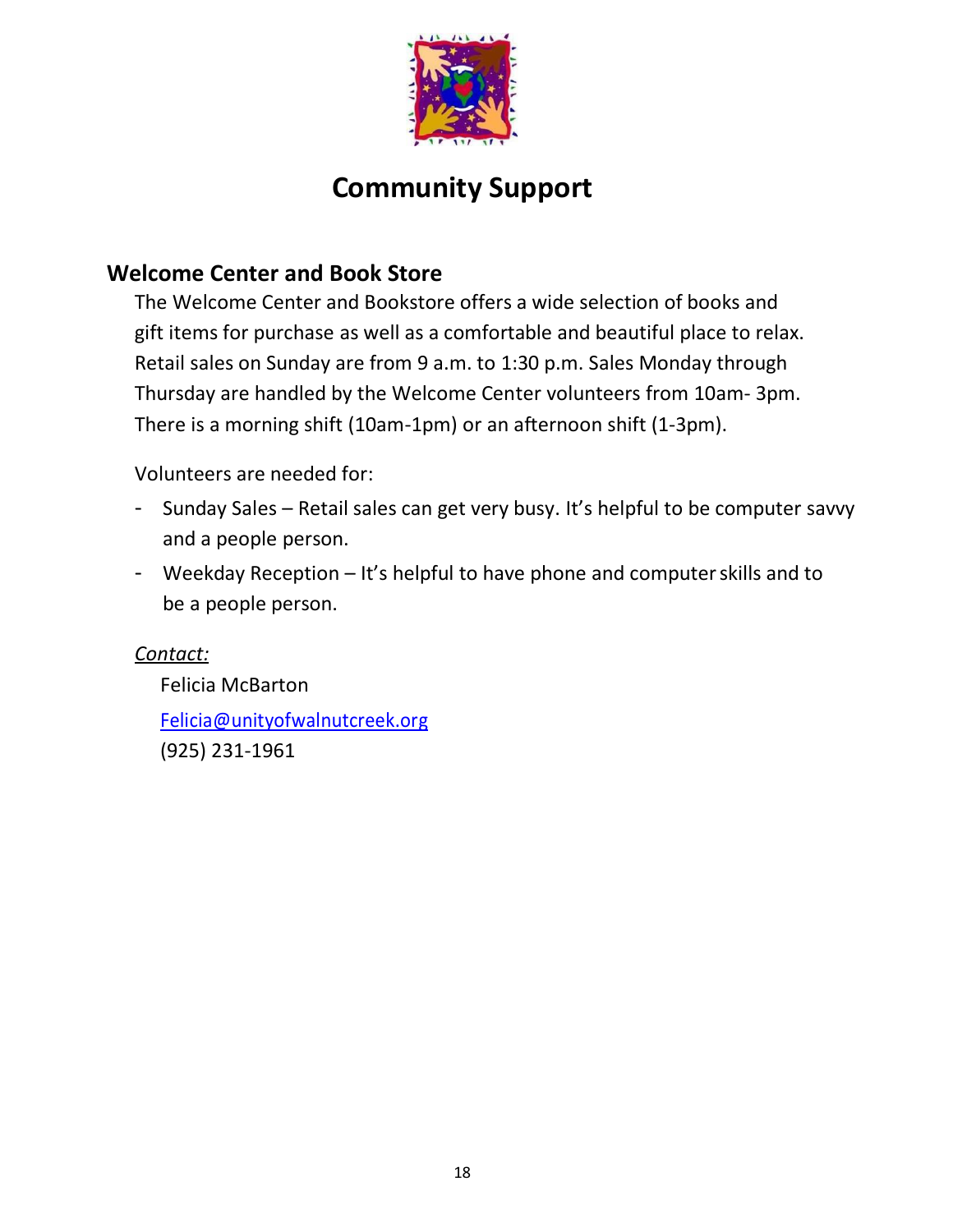

# <span id="page-22-0"></span>**Coffee and Refreshments**

This team serves coffee and refreshments between services on a love offering basis. Training is provided. Volunteers are needed once a month or more often to:

- Coordinate Sunday morning refreshments.
- Set up table on the patio and keep it stocked from 9:00 to 11:15a.m. and/or replenish the table and clean up from 11:00 a.m. to 2:00 p.m.

*Contact:* Bookstore Managers - Ann Goode & Lisa Shume[r](mailto:Agoode26@yahoo.com) [Agoode26@yahoo.com](mailto:Agoode26@yahoo.com)

Lisa@unityofwalnutcreek.org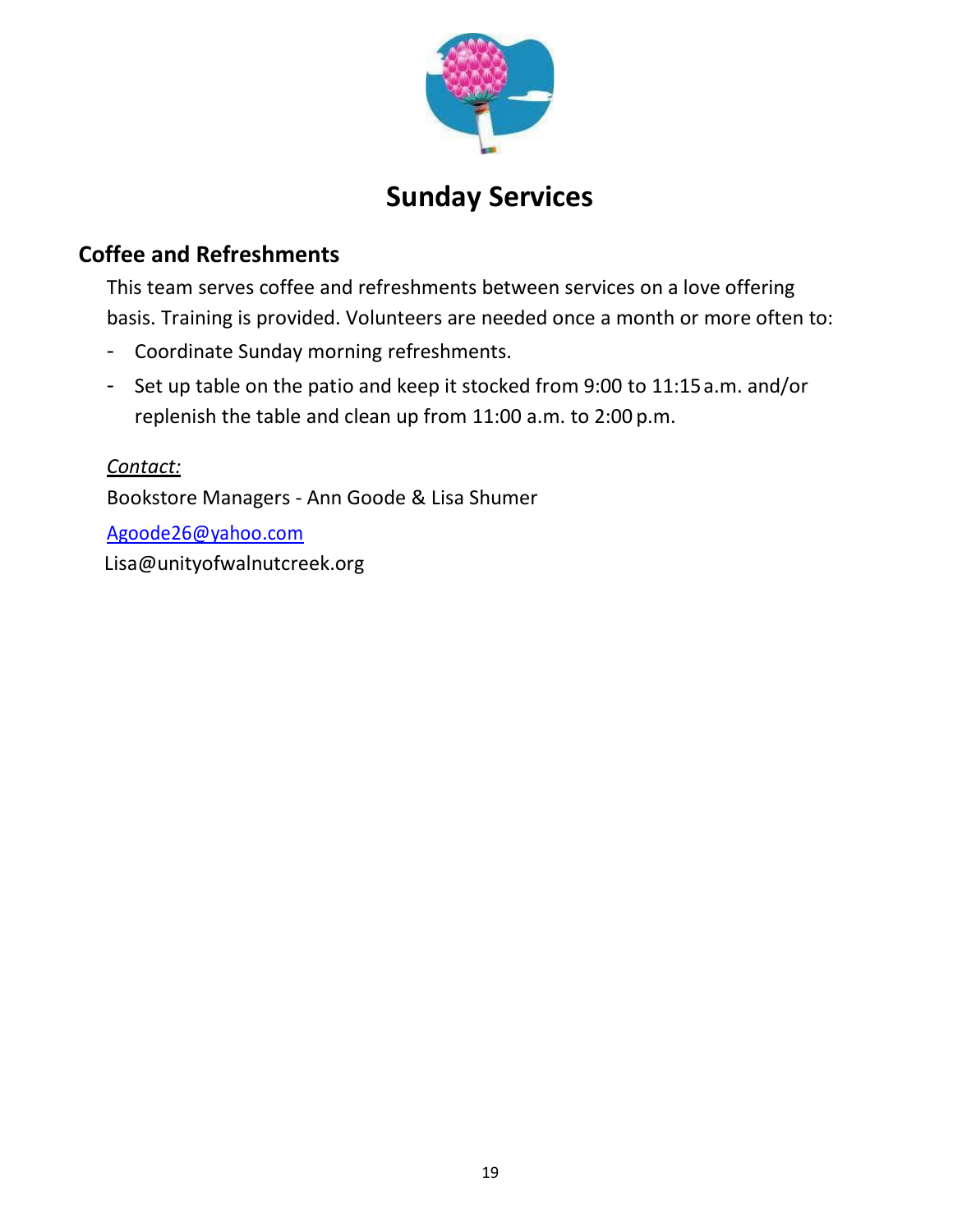

# <span id="page-23-0"></span>**Community Connection Hosts**

Serving on one of our Host Teams is a way for congregants to get to know one another while also ensuring that those who join us on Sundays have a warm and welcoming experience. Hosts assist, give directions, answer questions, welcome those who are new to Unity and create a hospitable and loving environment. The goal is to help each person feel included and a part of this spiritual community.

**Connection/Welcome Table Team Members** welcome newcomers and help congregants connect with the many available classes, small and interest groups, volunteer opportunities and other offerings at Unity. Team members are available between Sunday services to introduce congregants to one another and show newcomers around the facilities.

*Contact:* Mike McGarvey [mikemcgarvey@sbcglobal.net](mailto:mikemcgarvey@sbcglobal.net) (925) 798-7141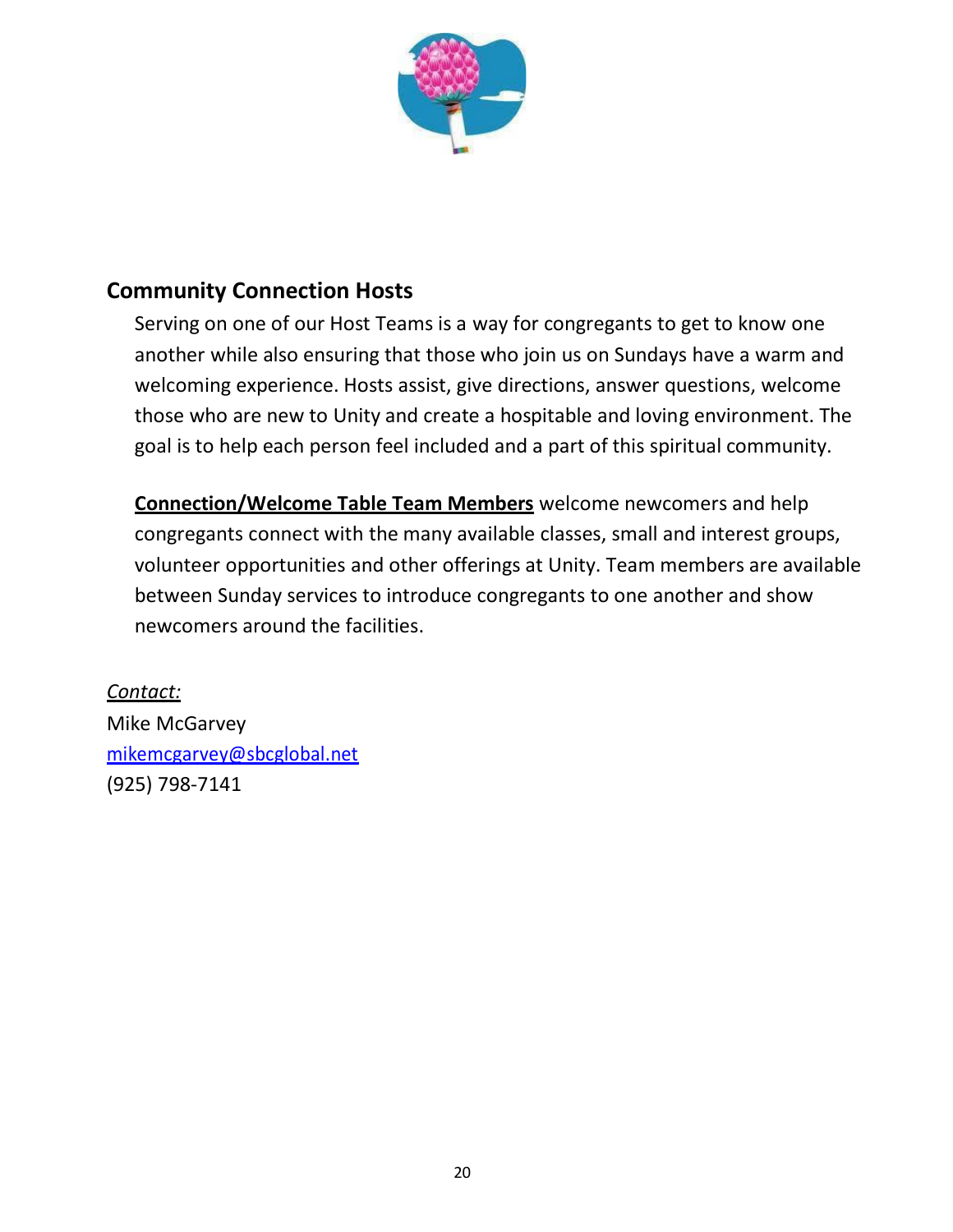

## <span id="page-24-0"></span>**Music**

At Unity of Walnut Creek, we love music of all kinds. It plays an integral part not only in our Sunday Services but in all our special services and activities throughout the year. Music uplifts the spirit and satisfies the soul, and that's what our Music Ministry Team is all about.

We also invite you to be:

- Song Leaders Help engage the congregation with energy, enthusiasm and fun in the singing of choruses and chants. If you would love to sing with the congregation, this is a great way to lend your voice. How often you sing can be basedon your schedule (for example, monthly or every other month).
- Help with coordinating artists, supporting guest musicians, distributingthe music list, database entry, etc.
- Pianists and House Band Members

## *Contact:*

Lisa and Tyler Snortum-Phelps musicdirector@unitycenter.net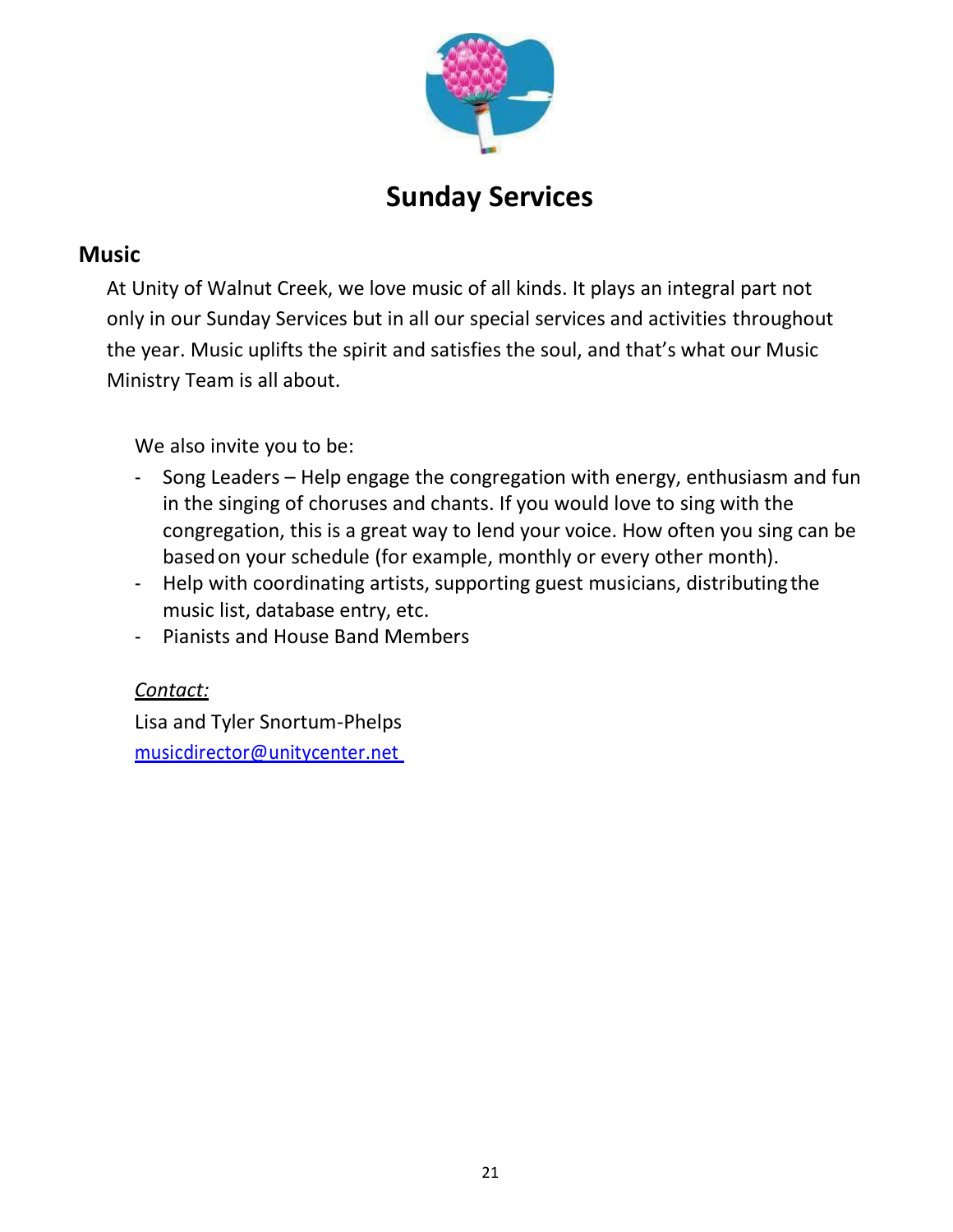

# <span id="page-25-0"></span>**Production Team**

The Production Team supports the production aspects of Sunday services and special music events including technical design and planning of sound, lighting and staging. Volunteers may assist in decorating in advance of Sunday services as well as script preparation or photocopying, microphone, stool, music stand and lighting adjustments and communications between the AV team, musicians, facilitator and minister or guest speaker on the day of services.

Volunteers are needed to serve as:

- Intern Stage Managers

*Contact:* Annie Love-Villiers [Annie@unityofwalnutcreek.org](mailto:Annie@unityofwalnutcreek.org)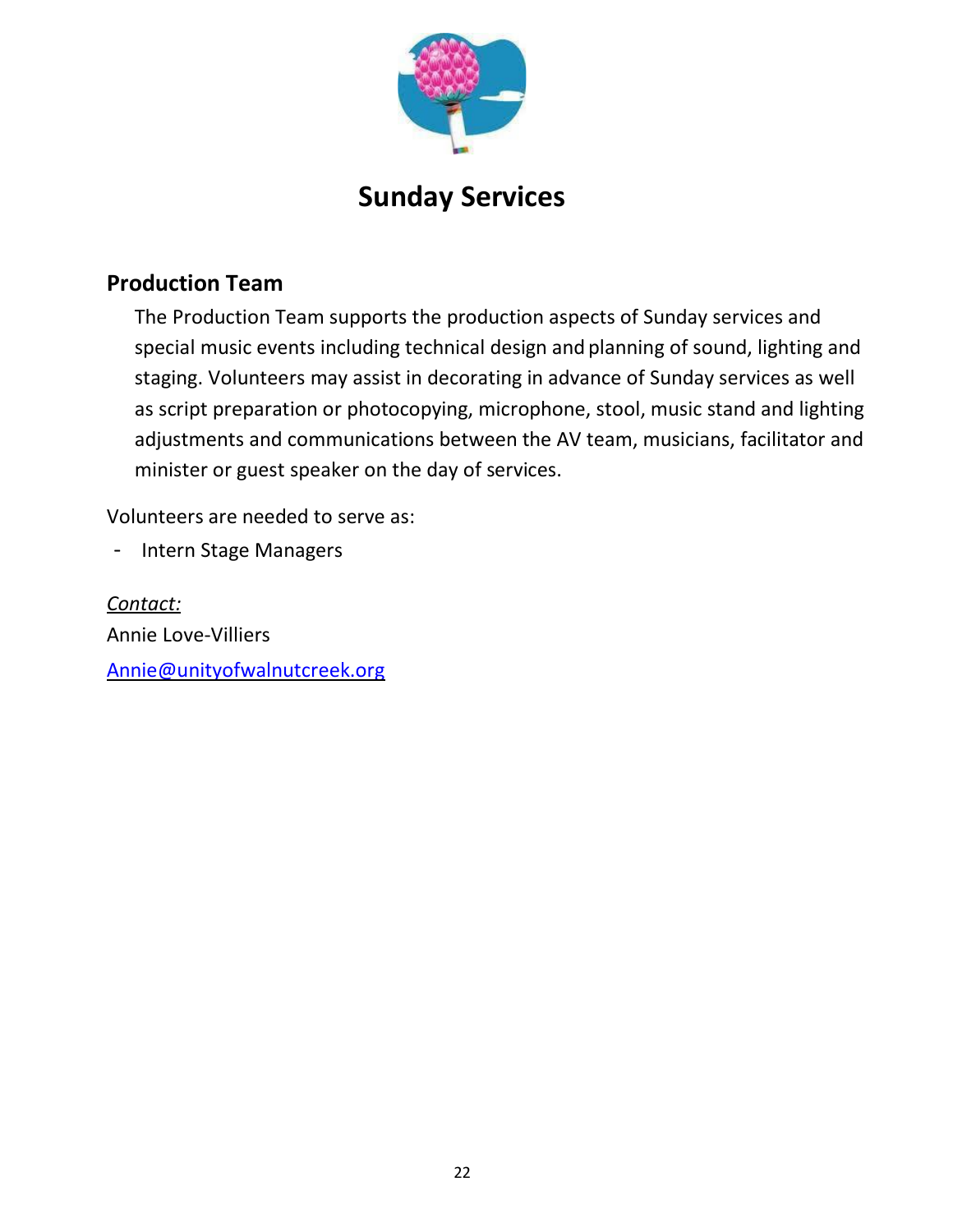

# **Ushers/Greeters**

Ushers and Greeters are usually the first face of welcome for those who are coming home to Unity for the first time or returning week after week. Friendly and prosperity-minded individuals are sought for this team in their dual role of usher/greeter. As greeters, our volunteers welcome everyone at the door, distribute newcomer packets during the service and thank people for coming at the close of service. As ushers, these volunteers hold a prayerful space of prosperity as they pass the baskets to receive financial gifts and bring them forward for a blessing.

#### *Contact:*

Rae Joyce Marsyla for 9:30am service - rimarsyla@live.com Paul Kersis for 11:30am service - [kersisreappraisal@gmail.com](mailto:kersisreappraisal@gmail.com)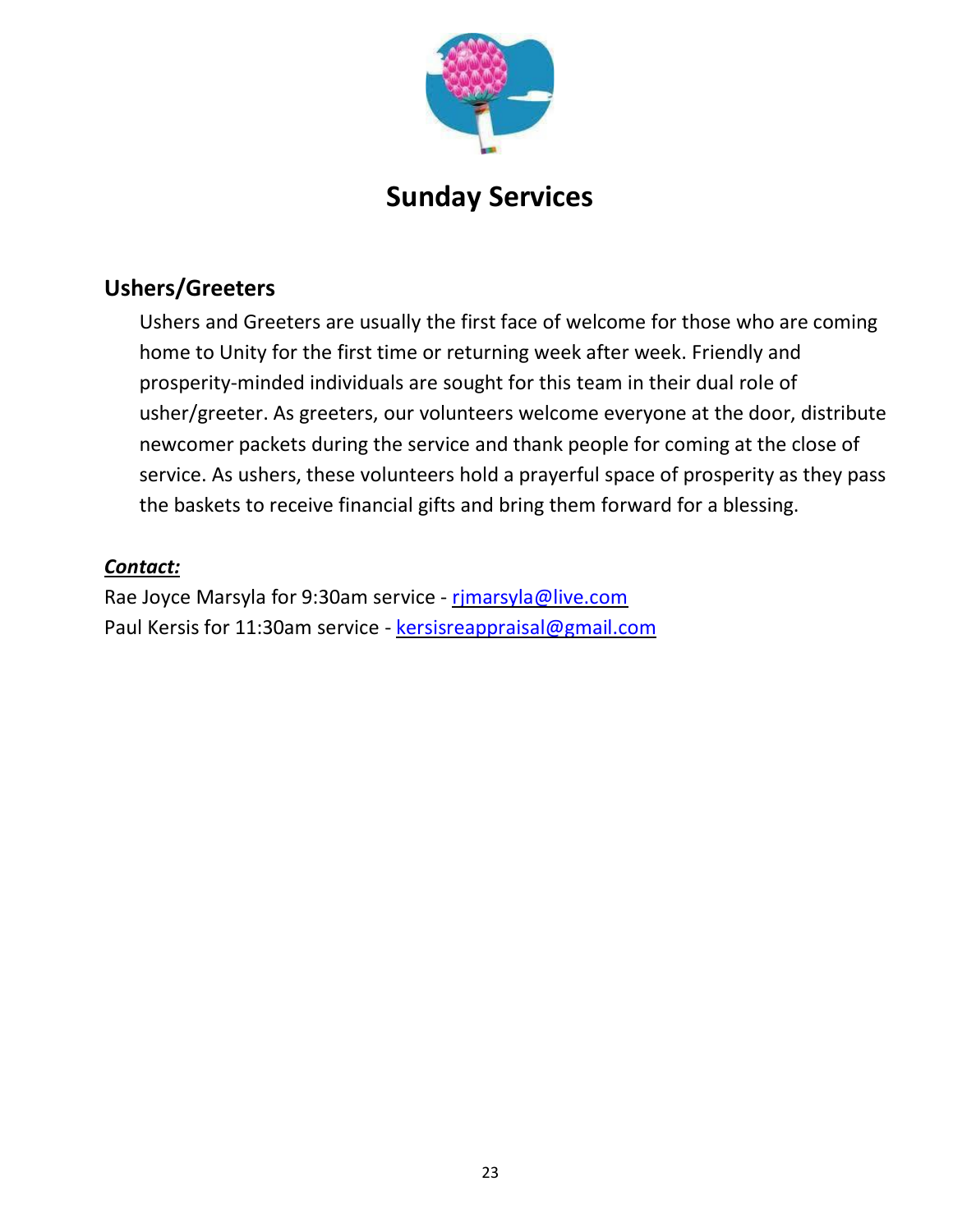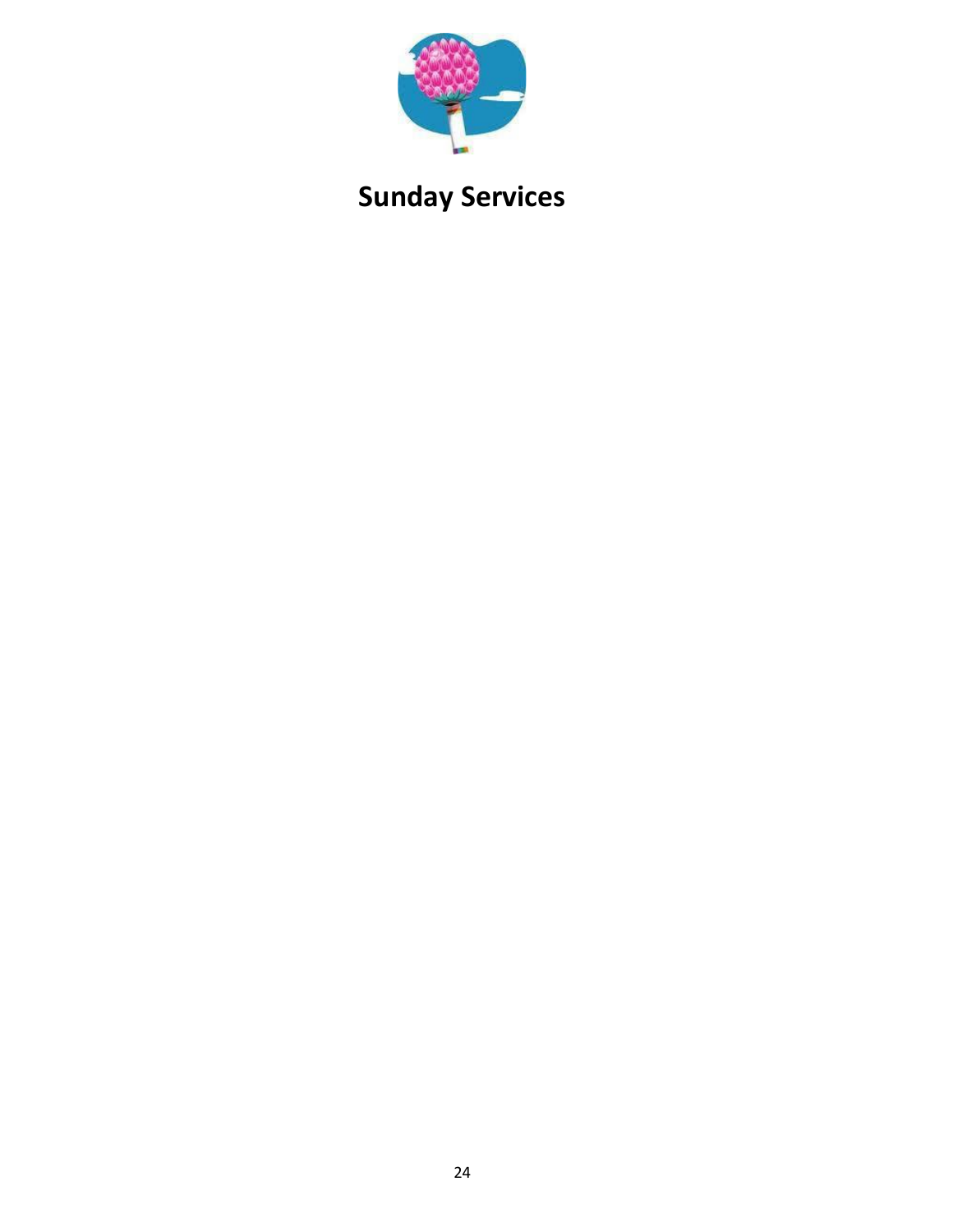

# <span id="page-28-0"></span>**Audio/Video**

The high quality of our audio/video and broadcast technologies brings a rich and powerful experience to people attending Sunday services and events in person and online.

Volunteers are needed to serve as:

- Sound Engineers
- Videographers
- Video and Slide Switchers
- Internet Broadcasters
- Chat Moderators
- Slide Creators

#### *Contact:*

Sound engineer: Larry Curtin at larry@unitycenter.net Videographer: Peter Weiler at [apweiler@yahoo.com](mailto:apweiler@yahoo.com)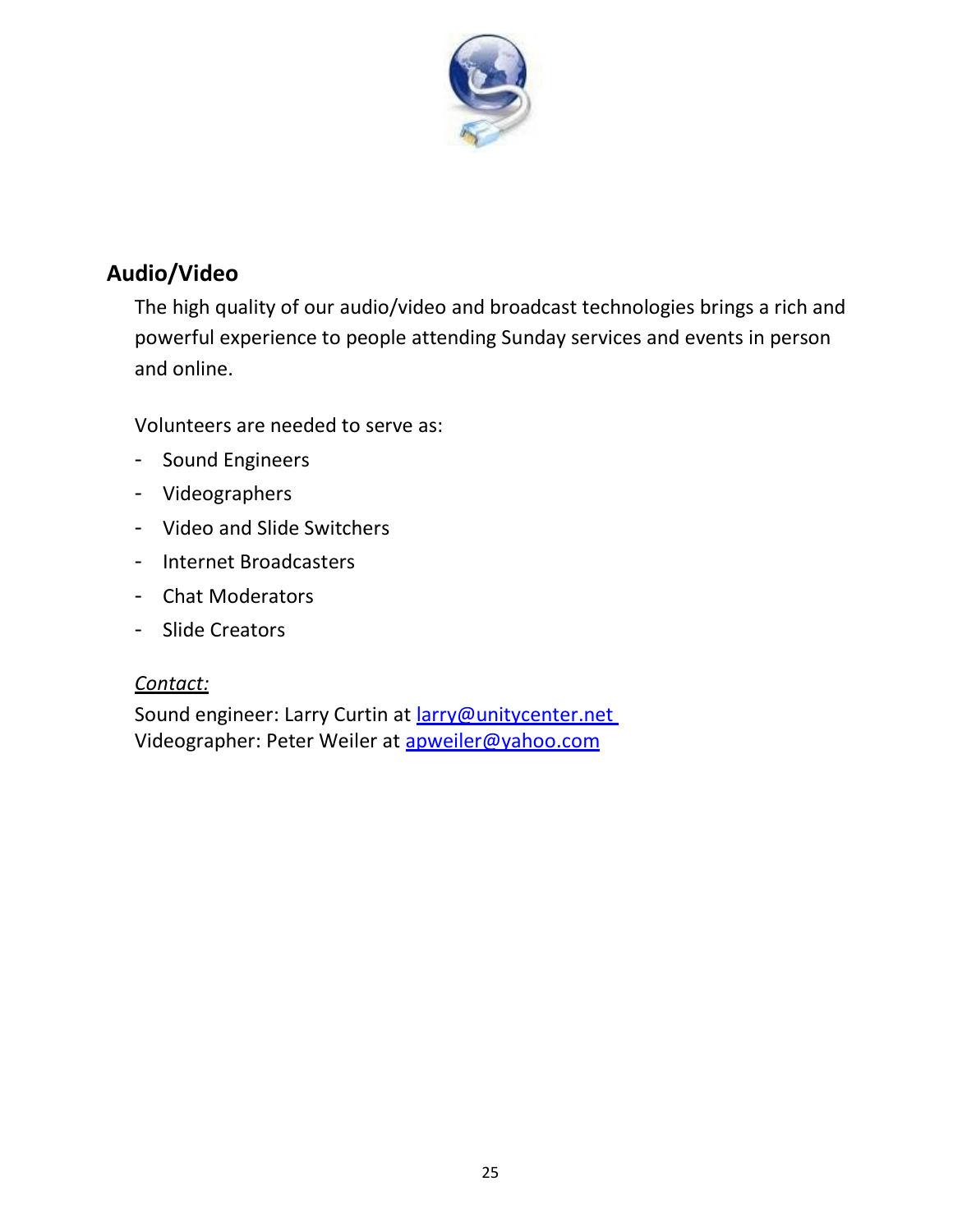

# **Technology**

# <span id="page-29-0"></span>**Office Technology**

The Technology Team is responsible for all back-office systems, including servers, data storage, phones and systems administration. Unity of Walnut Creek uses state-of-the-art solutions, including Windows Desktops and Servers, Google Apps for Business, and Voice Over IP.

We are seeking volunteers with some experience in any of the following:

- Desktop Support (Windows and OSX)
- Phone Support (VOIP, iPhone)
- System Administration (Windows Server)
- Network Administration
- Google Apps administration

Some level of computer knowledge is required. We can educate and train.

#### *Contact:*

John Nichols [john.nichols@unityofwalnutcreek.org](mailto:john.nichols@unityofwalnutcreek.comjjohn.nichols@unityofwalnutcreek.org)

or

Dave Paulson davidpaulson@gmail.com